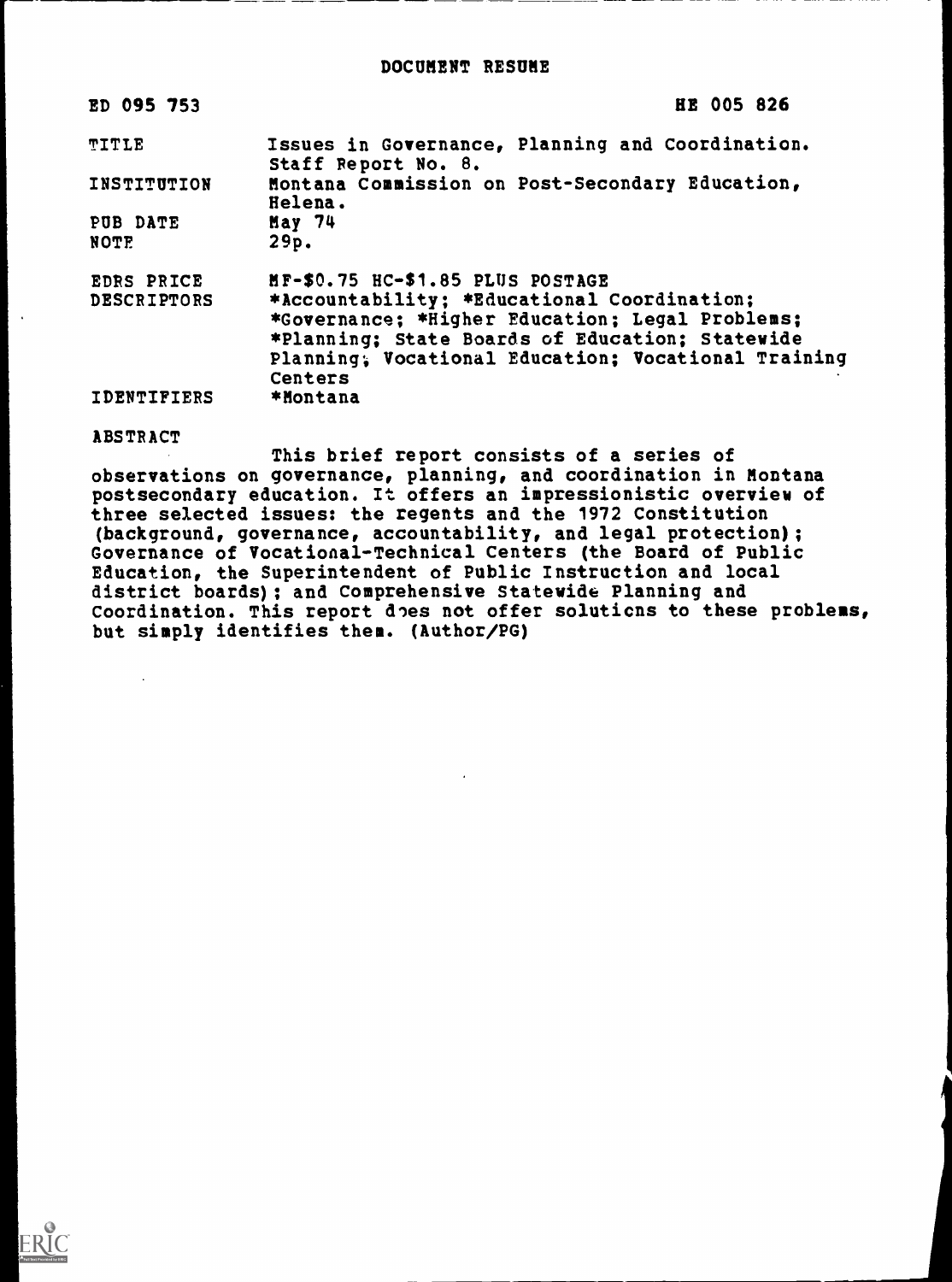# STAFF REPORT NO. 8 ISSUES IN GOVERNANCE, PLANNING AND COORDINATION

US DEPARTMENT OF HEALTH.<br>
EDICATION & WELFARE<br>
NATIONAL INSTITUTE OF<br>
EDICATION<br>
THIS DOCUMENT HAS BEEN REPRO<br>
DUCED EXACTLY AS RECEIVED FROM<br>
THE PERSON OR ORGANIZATION ORIGIN<br>
ATING IT POINTS OF VIEW OR OPINIONS<br>
SENT OF

Prepared for

COMMISSION ON POST-SECONDARY EDUCATION 201 E. 6th Avenue Helena, Montana 59601

### MEMBERS

Ted James, Chairman Linda Skaar, Vice-Chairman Magnus Aasheim V. Edward Bates Tom Behan Richard Champoux William A. Cordingley Mary Craig William F. Crowley Ian Davidson

Carl M. Davis William Diehl Raymon Dore Mary Fenton Peter Gilligan, Sr. Russell B. Hart Joan Kennerly Marjorie King Sharon LaBuda William Mackay

Russell McDonough John L. McKeon Dale Moore John L. Peterson Lawrence K. Pettit Garry South Mickey Sogard Jessica Stickney William Warfield

 $\bullet$ 

### STAFF

Patrick M. Callan, Director JoEllen Estenson, Deputy Director Richard F. Bechtel, Research Analyst Beth Richter, Research Analyst

May, 1974

 $\boldsymbol{\gamma}$  and  $\boldsymbol{\gamma}$  $\mathbf{Q}$ <sup>r</sup>. 0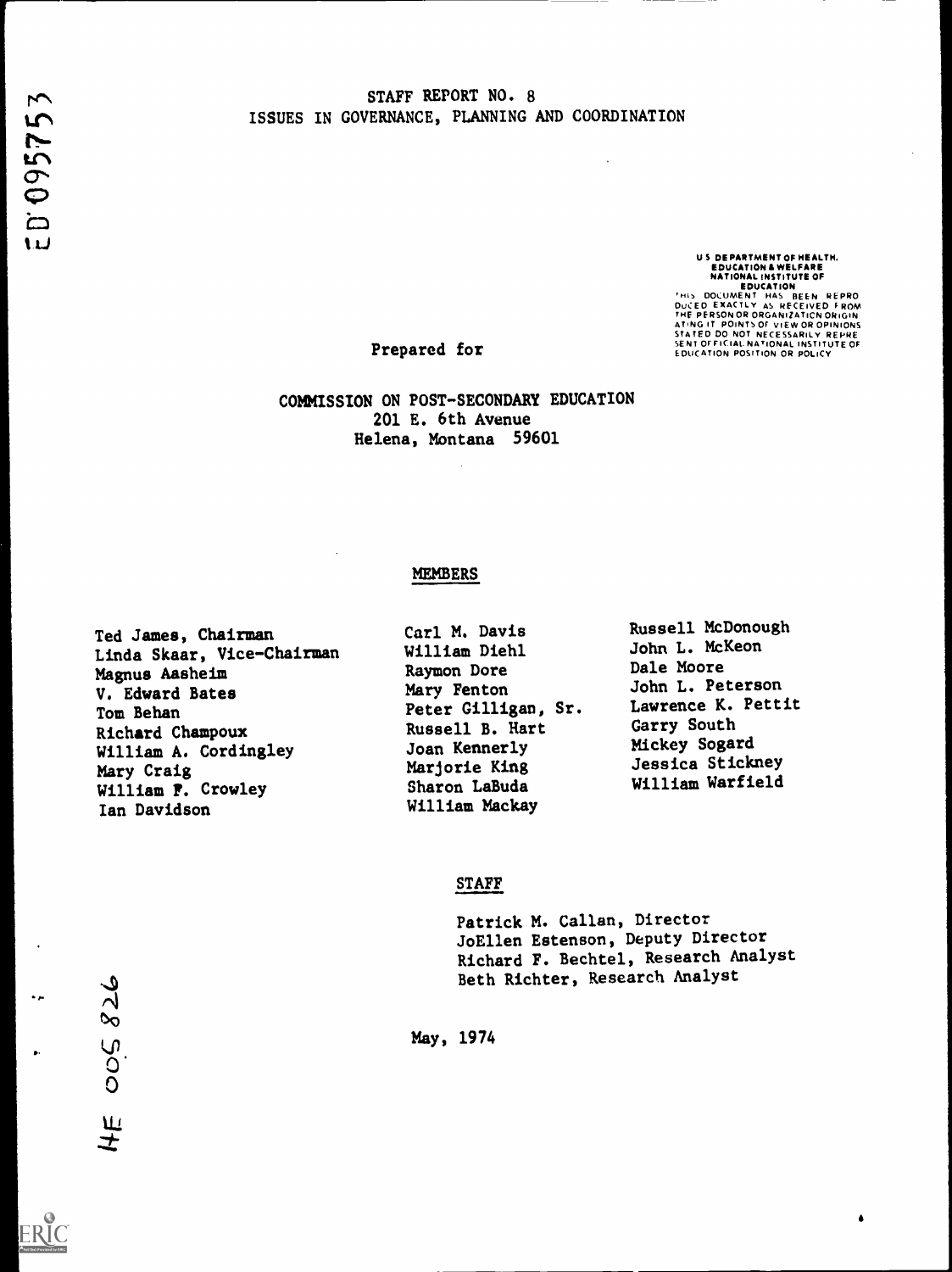# TABLE OF CONTENTS

 $\bar{\beta}$ 

L.

 $\ddot{\cdot}$ 

 $\ddot{\phantom{a}}$ 

 $\frac{1}{\sqrt{2}}$ 

 $\bullet$ 

ERIC

 $\bar{\beta}$ 

 $\sim$ 

# Page

|  | THE REGENTS AND THE 1972 CONSTITUTION 1              |  |
|--|------------------------------------------------------|--|
|  |                                                      |  |
|  |                                                      |  |
|  | Accountability of Legal Protection 7                 |  |
|  |                                                      |  |
|  | GOVERNANCE OF VOCATIONAL-TECHNICAL CENTERS 11        |  |
|  | The Board of Public Education 11                     |  |
|  | The Superintendent of Public Instruction 11          |  |
|  | Local School District Boards 12                      |  |
|  | COMPREHENSIVE STATEWIDE PLANNING AND COORDINATION 16 |  |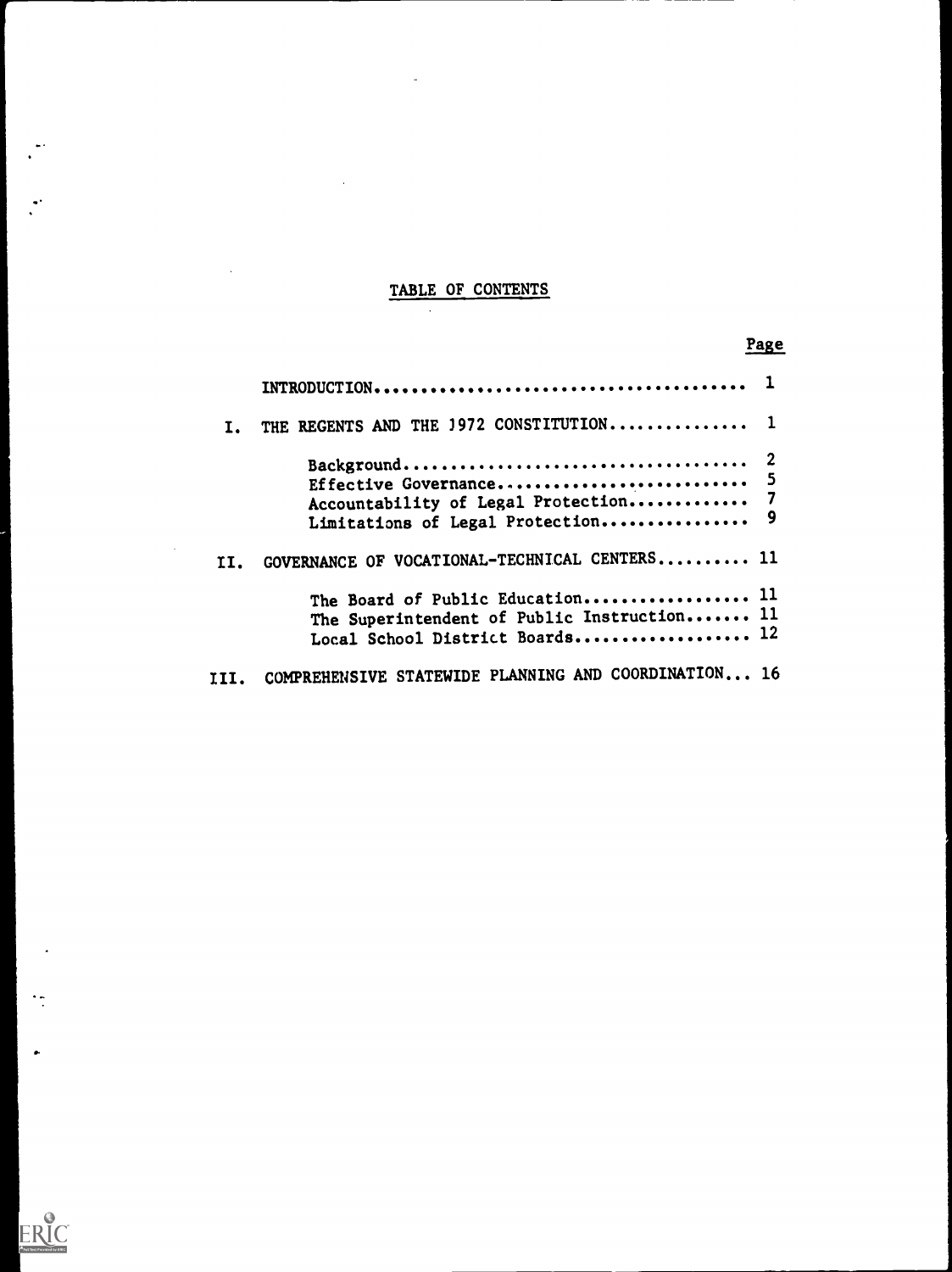# INTRODUCTION

This brief report consists of a series of observations on governance, planning and coordination in Montana postsecondary education. Unlike most of our staff reports, which have consisted primarily of factual and statistical information, this report offers an impressionistic overview of three selected issues. It does not offer solutions but simply attempts to identify problems.

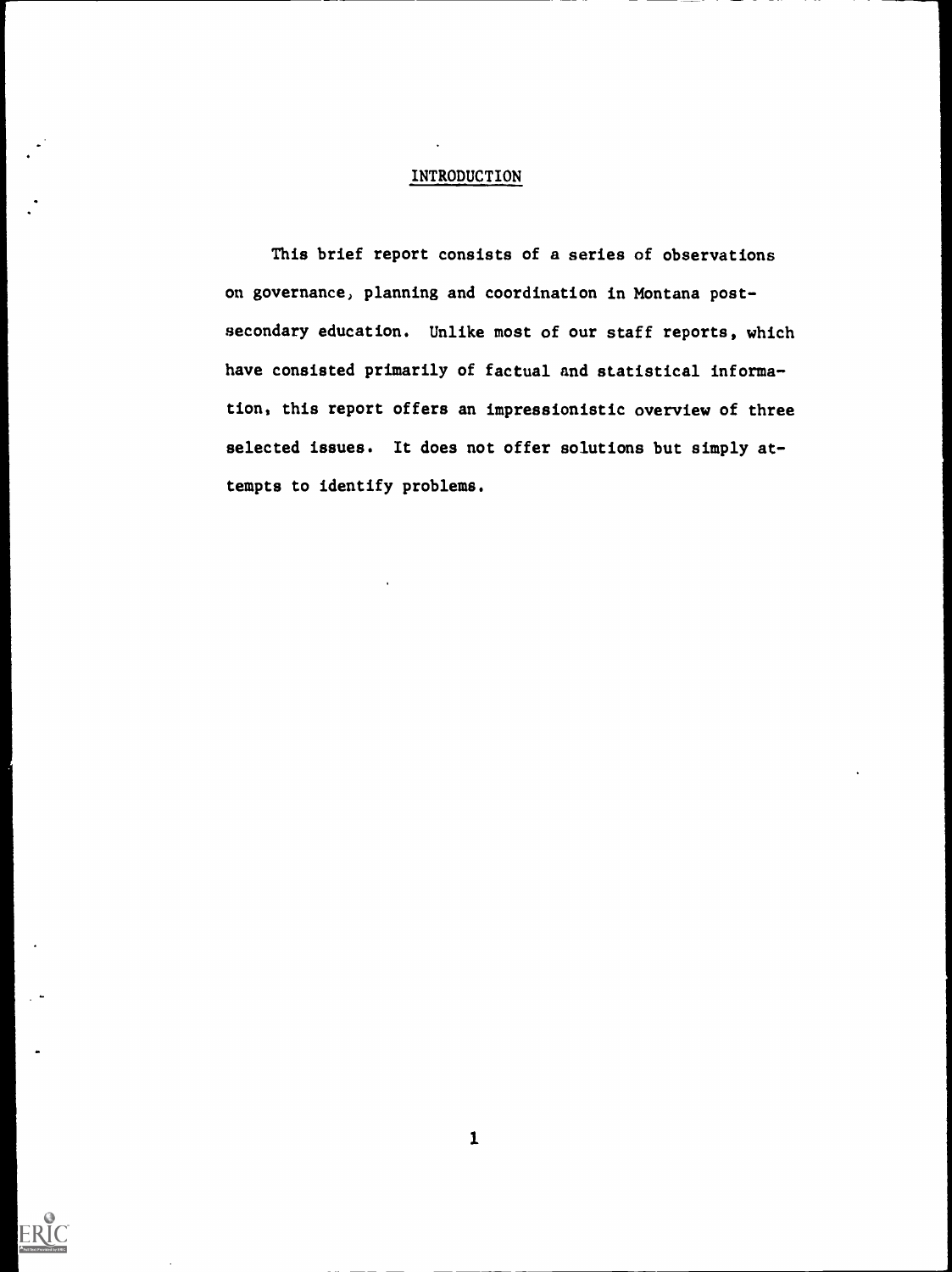## CHAPTER I

#### THE REGENTS AND THE 1972 CONSTITUTION

### Background

The Montana Constitution established a Board of Regents of Higher Education and vested in that Board the "government and control of the Montana University System", including "full power, responsibility and authority to supervise, coordinate, manage and control the Montana University System".

The significance of the establishment of the University System in the Constitution is that it is no longer a creature of the legislature and that the basic structure of higher education is not subject to alteration by statute. In effect, higher education is a constitutional entity in the same way as the legislature, the executive and the judiciary branches of government, in that it cannot be altered by the legislature. In this respect the Regents can be described as "constitutionally autonomous ".

The operational meaning of constitutional status is a more complex subject. Fourteen states, including Montana, have conferred some type of constitutional status upon their universities. In each of these states the operational meaning is different depending upon

 $\overline{2}$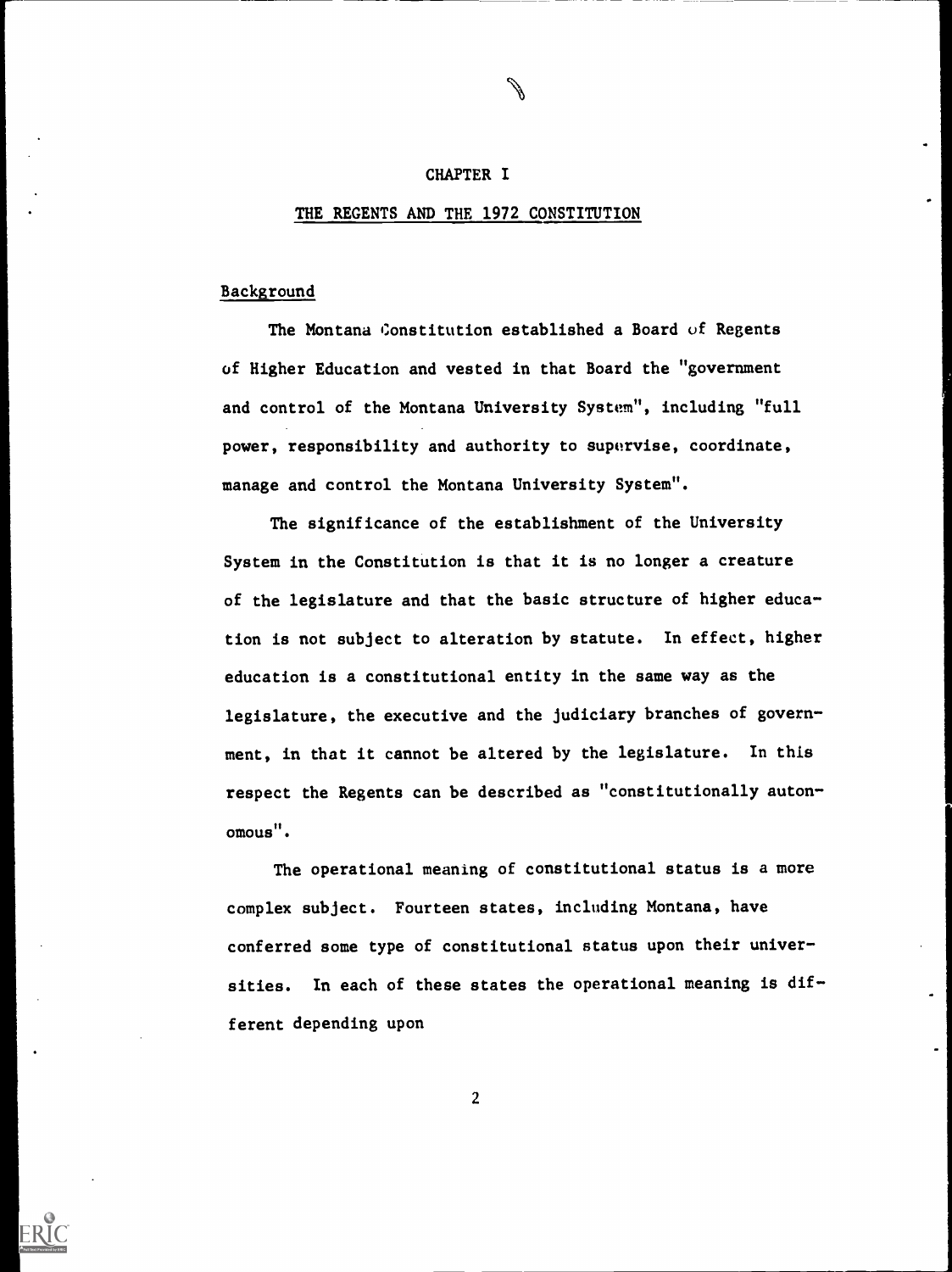-the constitutional language

- -judicial and attorney general interpretations -corporate status and/or constitutional status of the universities
- -the extent to which the universities have acquiesced in legislative and executive mandates
- -tradition, powers given elsewhere in the constitution to other branches of government and state agencies
- -the political climates in the states at the time issues were resolved

In all states with constitutional universities there are limitations to Autonomy. One such limitation is dependence upon the legislature for funding.\*

\*The extent to which the legislature may attach conditions to appropriations is limited in most states. The following excerpt from a Michigan Law Review article describes these limitations:

> "While it must be recognized that the legislature's powers to make appropriations to a constitutional university does not include and is separate from the power to control the affairs of its university, the legislature can within reason attach conditions to its university appropriations. If a constitutional university accepts such conditioned funds, it is then bound by the conditions. There are not many decisions in this area, however, so the line between conditions the legislature can validly attach and those it cannot has not been drawn in a distinct fashion. Conditions which require the university to follow prescribed business and accounting procedures have generally been found to be valid. The courts have also sustained conditions which

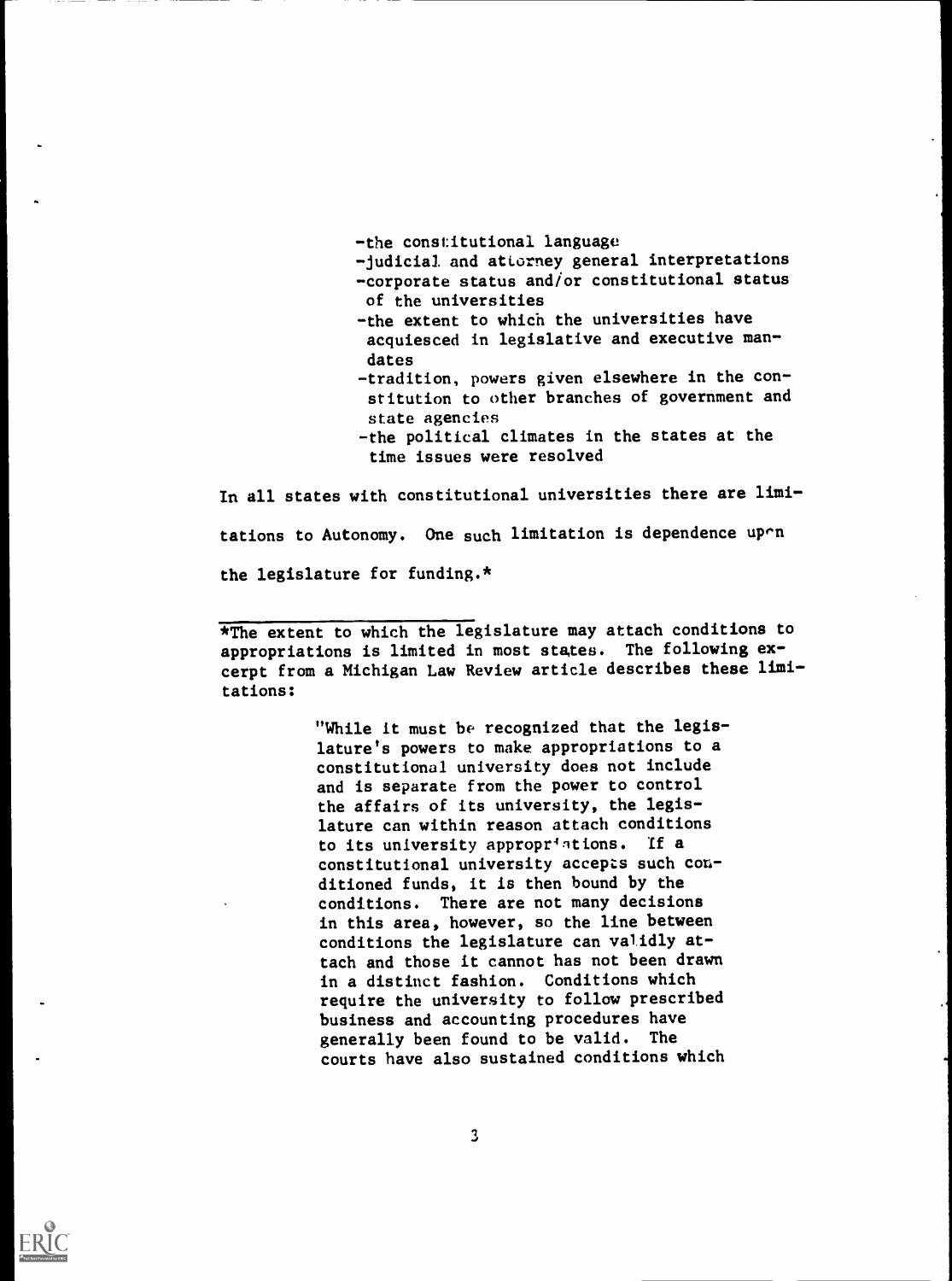Another is, that in its exercise of general policy powers, the state prevails over the constitutional prerogatives of a university. A third limitation is that provisions of a constitution which confer powers and responsibilities upon other governmental authorities and court decisions may also limit autonomy.

Until there are court rulings and/or a series of policy precedents, the precise powers of the Board of Regents of the Montana University System will be uncertain. Therefore, this

> require, on penalty of losing part of the appropriations, annual reports to the governor, and fair and equitable distribution of an appropriation among the departments of the university or maintenence of university departments. It has also been held that the legislature can properly make non-teaching employees subject to the state's workmen's compensation law, and can require loyalty oaths by the teachers. On the other side of the line, a condition that the university move a certain department of the school has been held to be invalidly attached, and an attempt to limit the amount of the funds that can be spent for a given department is likewise an invalid condition. It is clear that limits should be placed on the use of the conditioned appropriations to strip the university of its constitutional authority."

W. P. Wooden, "State Universities - Legislative Control of a Constitutional Corporation", Michigan Law Review, 1957, 55728)

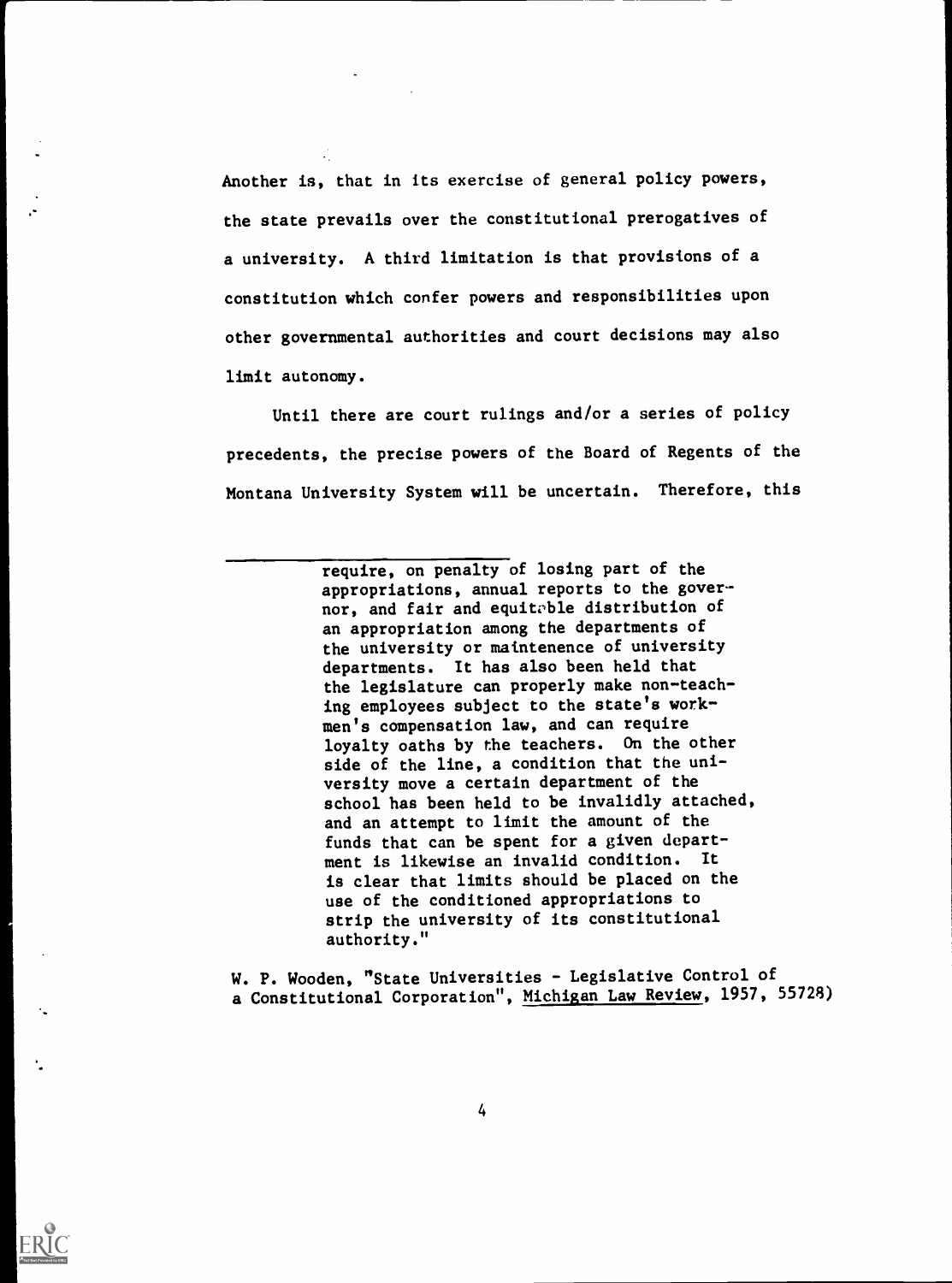discussion will not attempt to provide a legal interpretation of the Constitution but will instead deal with the authority of the Regents from a policy viewpoint. The issue here is how the Constitution might be implemented in such a way as to provide the most effective governance for the University System while insuring accountability and protection of the public interest.

At the property of the

#### Effective Governance

What are the characteristics of an effective system of governance?\* Governance should be structured so as to protect the essential functions of higher education including academic freedom. It should insulate colleges and universities from political partisanship. It should always delegate au hority and operational flexibility along with responsibility. And finally, governance should include mechanisms for accountability to those whose resources support the institution.

A strong beard of regents with constitutional authority can provide one of the most effective safeguards against the undermining of academic freedom and interferences of partisan politics. This Is one of the critical functions of any govern-



<sup>\*</sup>We are dealing here with the relationship of the state to the University System and not with internal governance.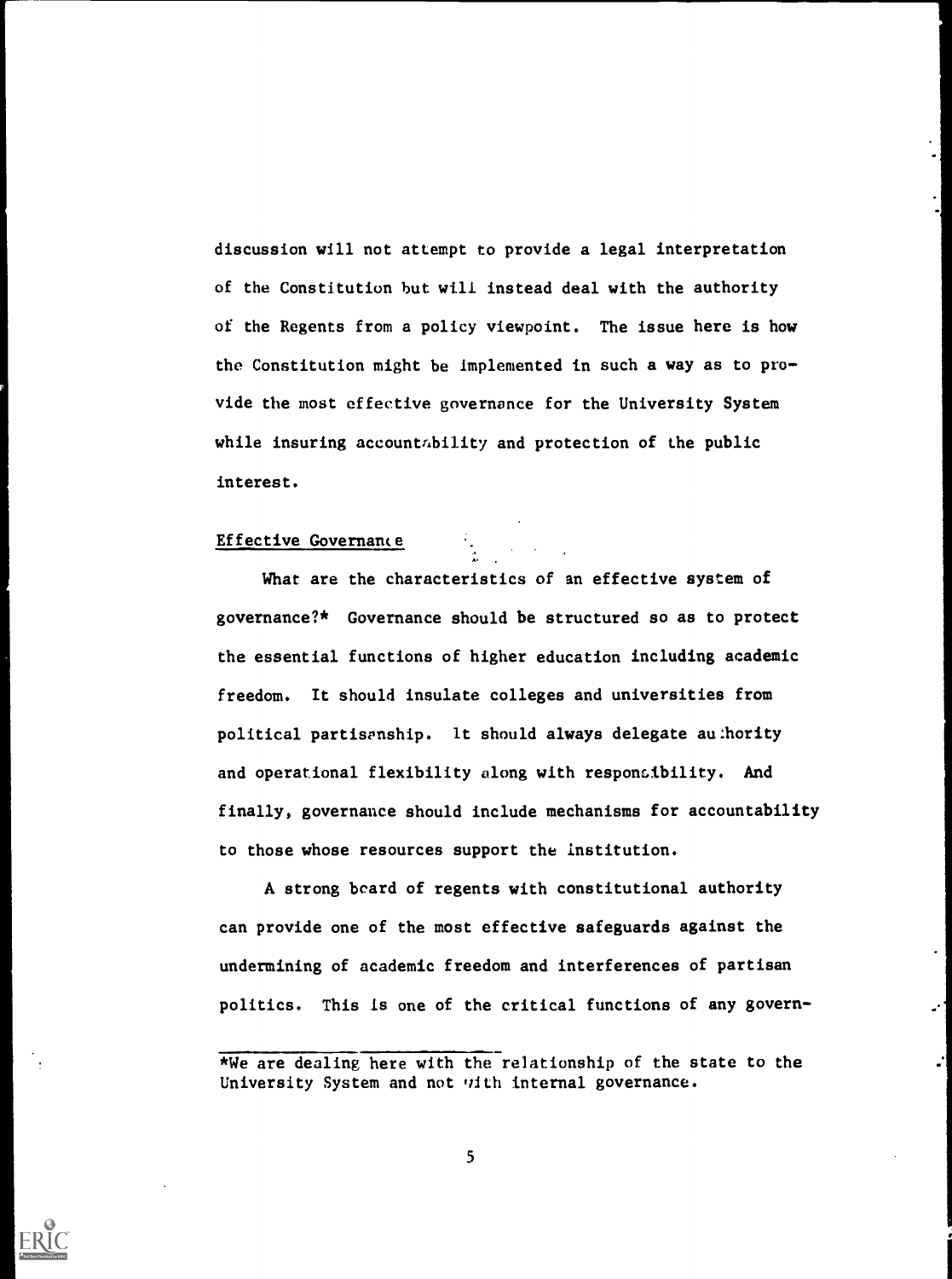ing board. Along with this responsibility comes the obligation to maintain academic responsibility by guarding against the misuse of academic freedom and by assuring that higher education is conducted in an orderly and equitable manner. In order to fulfill its charges, the board must have full authority over internal management of the System.\* This includes authority

> --to establish goals for the system --to provide for system and campus administrative leadership --to allocate decision-making responsibility -- to provide for decision-making processes --to establish and eliminate institutions and programs --to receive appropriation for the system --to reallocate funds intern. Without the constraints of line item and preaudit controls

A recent study of constitutional autonomy conducted by the Center for Research and Development in Higher Education found "that all of the constitutional universities studied were absolutely free of state control in matters related to purchasing, personnel matters, internal transfers of money, and admissions standards".\*\*

<sup>\*</sup>Some of this authority will, of course, be delegated to system and campus chief executives who are accountable to the board. \*\*L. A. Glenny and T. K. Dalgish, Public Universities, State Agencies and the Law: Constitutional Autonomy in Decline (1973).

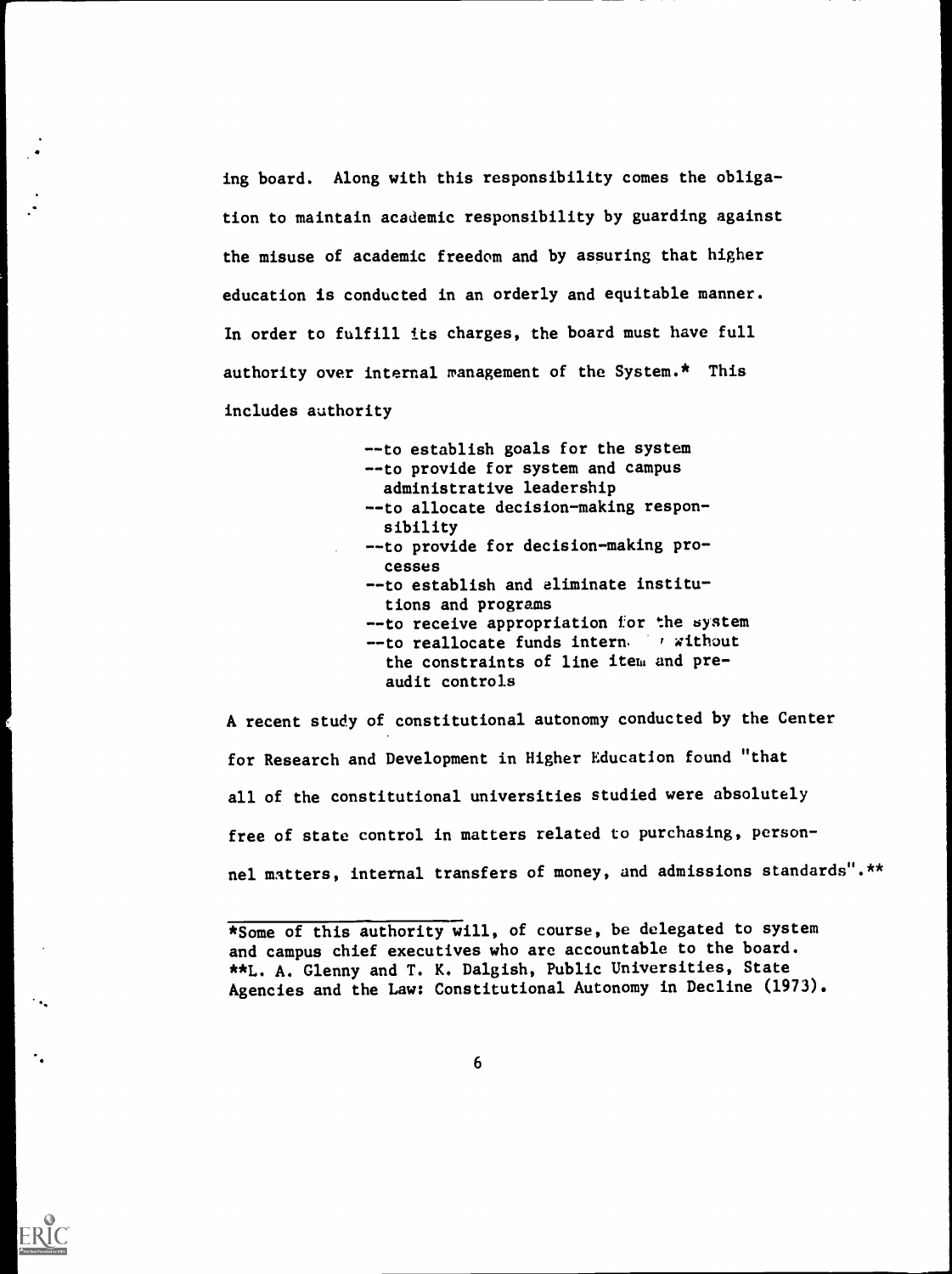### Accountability of Governing Boards

Even a constitutional board must be accountable to the public and to elected officials. Governing boards fulfill their accountability functions by (1) full public disclosure of information relevant to the conduct of university affairs except where the rights of individuals to privacy may  $ve$  involved, (e.g. personnel files); (2) cooperation with the appropriate state agencies in postaudits of expenditures, personnel actions, purchases and in examination of effective use of resources.\* The ultimate assurance of public accountability is the continued dependence upon the public for funding.

Audits by the executive and legislative branches of state government are the primary mechanisms for assuring fiscal responsibility and expenditures in compliance with the law. The most effective auditing methods focus upon the aggregate programs and formulae which are utilized in the initial allocation of funds. The least effective, and often counterproductive



 $\overline{7}$ 

<sup>\*</sup>The Montana Constitution providrs that "The funds and appropriations under the control of the Board of Regents are subject to the same audit provisions as are all other state funds." Our staff reviewed the Proceedings of the Constitutional Convention and consulted with several delegates who participated in the drafting of Article X ("Education and Public Lands"). It appears that the provision calling for state audits was intended to apply only to postaudits.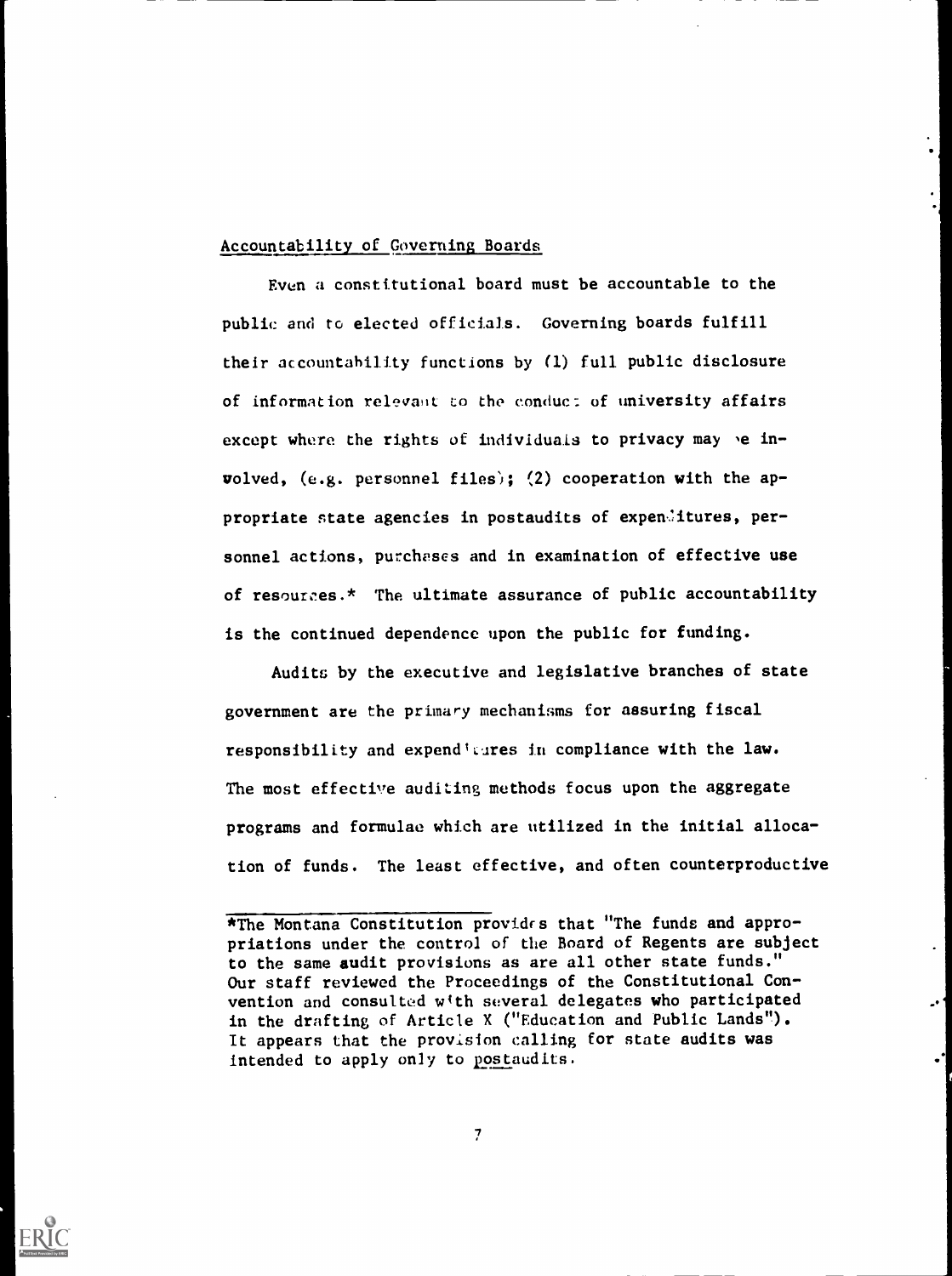auditing methods are those which attempt to enforce line item compliance. Such an approach involves state government in the internal budget operations and administration of the system and the institutions. It deprives those responsible for management of the flexibility to respond to rapid changes in such matters as enrollments and costs. This flexibility is particularly important within a biennial budget which must attempt to anticipate conditions and needs two to three years in advance of actual expenditures.

The type of accountability which is described in this discussion is accountability for outcomes and results. This accountability assures the state of effective management by providing the board with the authority to manage. Rigid and detal.ied controls over internal management would deprive the Regents and their administrative officers of necessary flexibility. Such controls make accountability difficult if not impossible. Additionally, line item and preaudit controls are seldom cost effective in higher education. They tend to create bureaucratic rigidities which fail to adequately recognize the differences in function and management procedures between higher education and agencies of state government.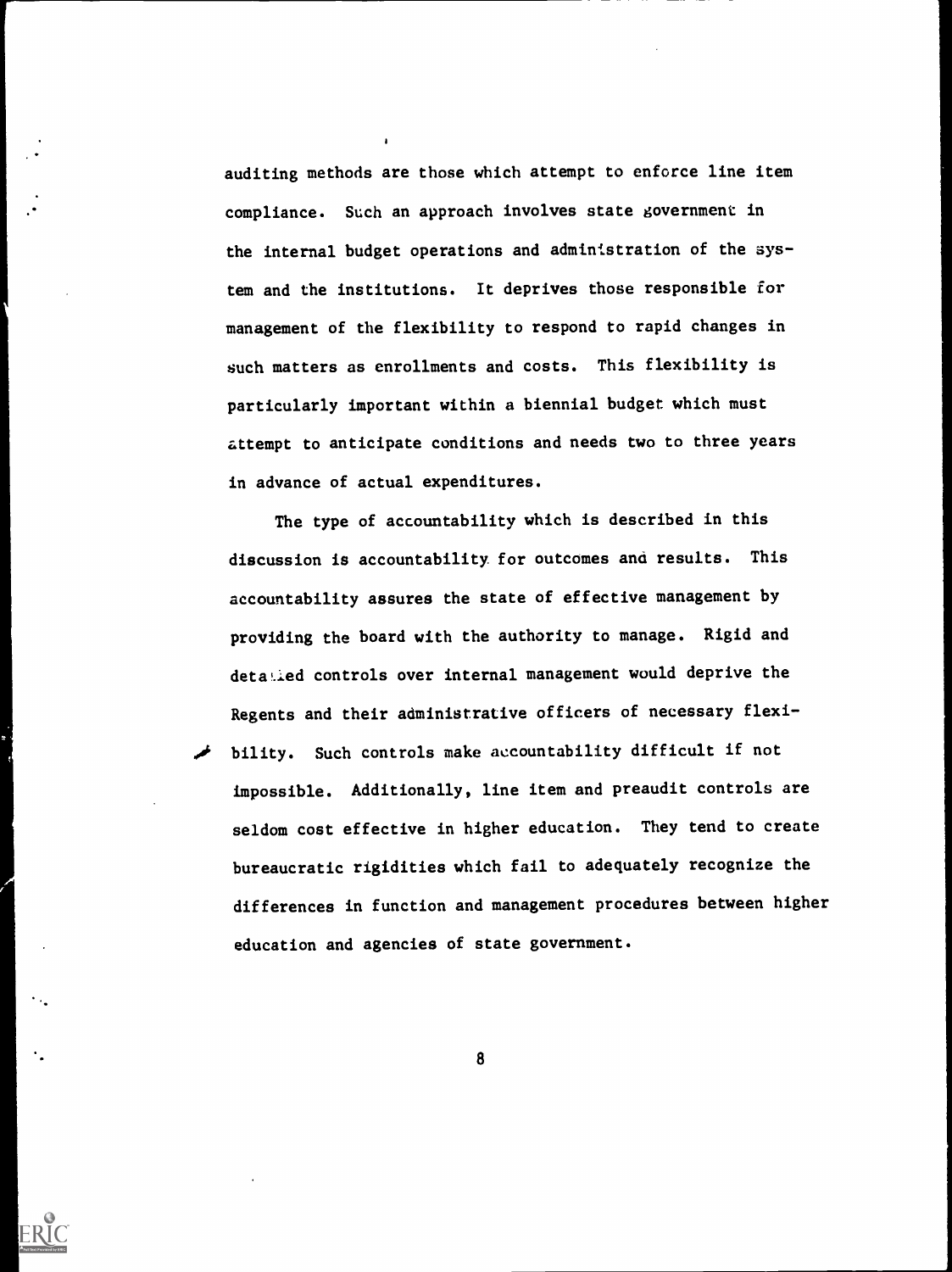## Limitations of Legal Protection

Finally, neither constitutional status nor any other legal protection can be relied upon exclusively to protect the proper measure of institutional autonomy. As the study of constitutional autonomy, cited earlier, concluded,

> The findings of the present investigation indicate few occasions, however, when a tax-supported institution of higher education, whatever ics legal status, can successfully resist concerted legislative pressures, particularly in matters of degree only, the constitutional university being able to fight somewhat longer before bowing to pressure, and perhap3 in the process able to stave off transitory legislative demands. Compromise or indulgence about lesser mtters as a short-run tactic in order to retain the freedom to act on more major ones may preserve independence. The danger lies in such  $t$ cquiescing tactics becoming a Jong-term mode of operation so that subsequently a court may interpret past compliance as a legal abdication of institutional autonomy...

In the long run, however, institutional autonomy rests primarily on the amount of trust that exists between state government and institutions of highez education. That trust colors relationships between the two sectors so much that talk of the marginal effects of legal status pale into something close to insignificance by comparison. One official in a CS university stated, 'We're not going to get anywhere unless we can open op with each other. The old style of being guarded and suspicious has got to end:' This study con-

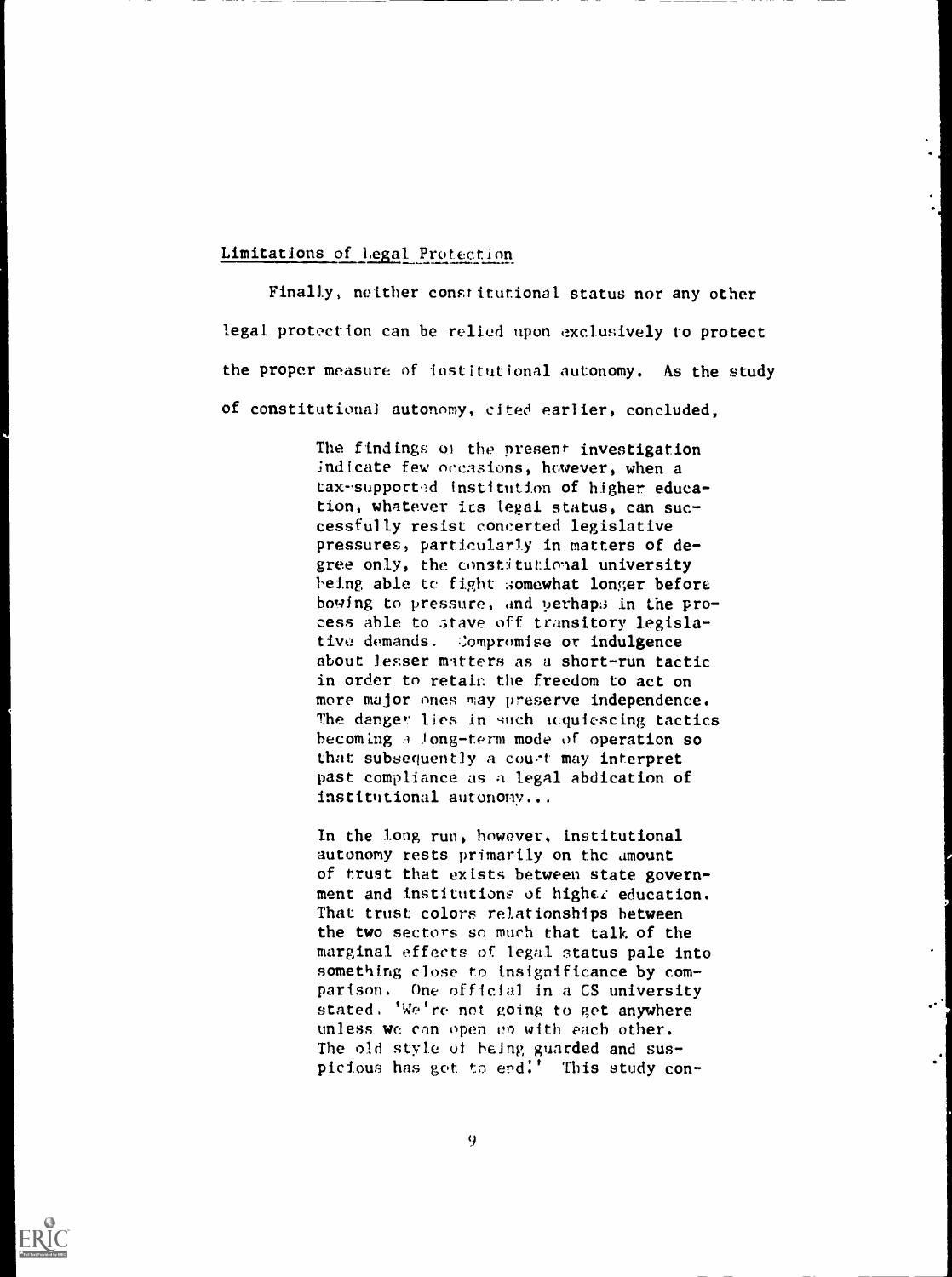cludes that he is right. There are too many ways that state government can assert controls over institutions of higher education, whatever their legal status, to permit confidence in an institution's ability to operate with complete or even marginal autonomy. The power of the university to protect itself, and the academic values it is assumed to have, from political and bureaucratic interference, rests primarily on public trust and confidence.

**CONTRACTOR** 

þ

**ERIC**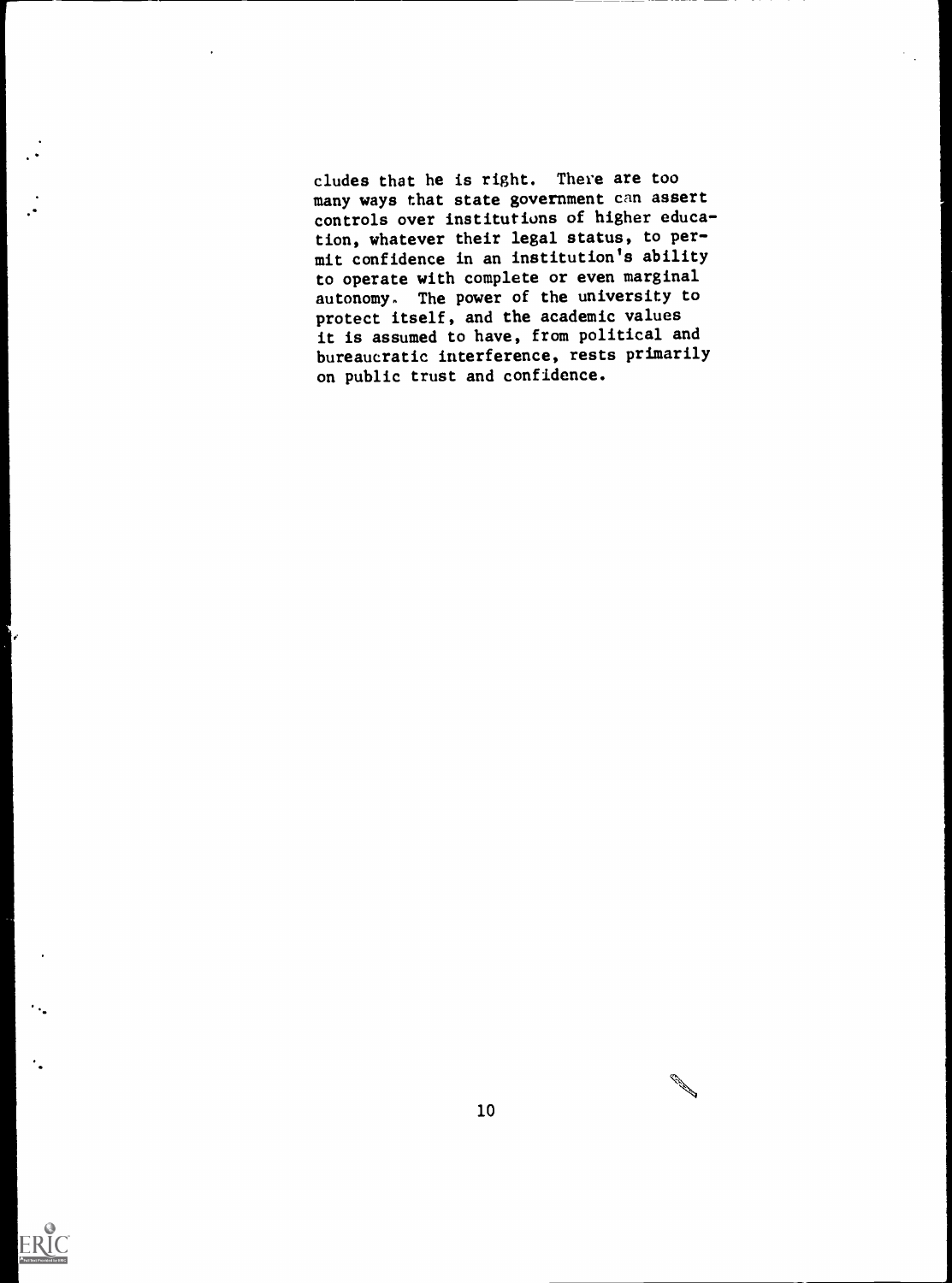#### CHAPTER II

#### GOVERNANCE OF VOCATIONAL-TECHNICAL CENTERS

Governance responsibilities for the five vocational-

technical centers are currently divided among three authorities.

1.) The Board of Public Education has been designated the governing board of the state of Montana for vocational education. Its authority over the five centers includes

--approval or disapproval over programs and budgets --determination of student charges --adoption of a state plan for the orderly development of vocational education

- --setting qualifications of instructors as well as standards for approval of courses and programs, and a system of evaluation of vocational education --establishing a basis for apportionment of state and federal
- vocational education funds within legislative and congressional intent.

#### 2.) The Superintendent of Public Instruction administers

the policies of the Board of Public Education, as well as state and federal laws related to vocational education; is responsible for state supervision and administration of vocational education, maintains vocational education records, erovides vocational education supervisory and consultative assistance to districts, and reports the status of vocational education in the state when requested by the Board of Public Education.

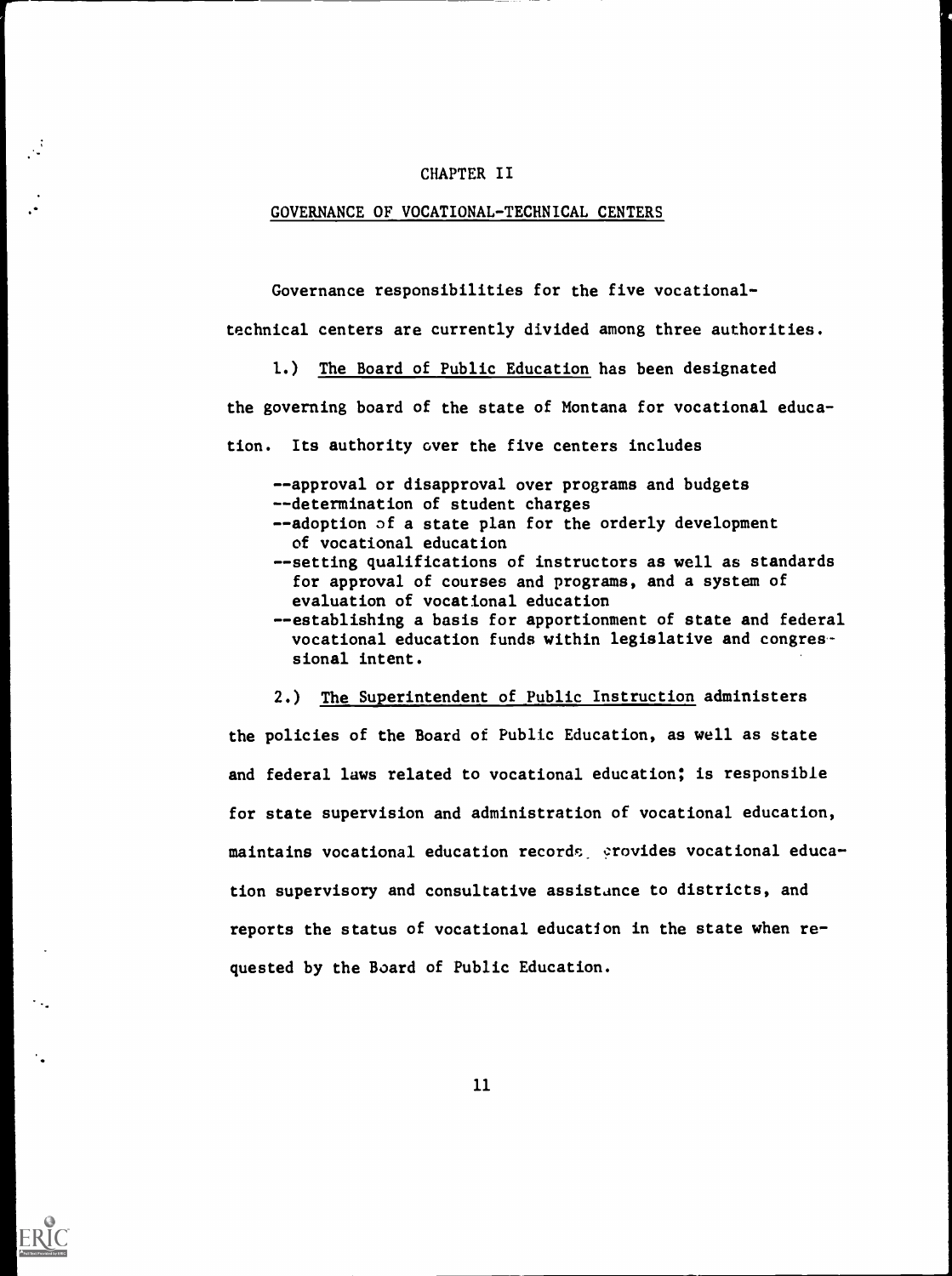3.) Local School District Boards administer the centers according to state law, policies set by the Board of Public ducation, and cegulations established by the Superintendent of Public inst-uttion.

The basic problems of this structural arrangement are:

- program control are at the state board and superintendent lavel while administrative respon-11. i : is in the hands of the local board and of render fires ous who are responsible to the local QAArJ
- --The Lax, ayers in the counties where the centers are ionated parts one mill levy to support the centers tespite the fact that the centers ire charged with serving the entire state (as opposed to local or segional service areas). This, along with the administrative authority of the high school makes for a strong element of local control. The county levy  $\mu$ lso caises questions of equity - should the county in which a center with statewide service function pay a sporial maxie (if so, should the same logic appirion ouncies with other state-oriented postsecordary in titutions, e.g., units of the University  $SysLemT$ ,
- --The Superintendent, an elected official, is the s ate board's eyecutive officer for vocational Puucation. While this situation has the advantage of prwri.d,ny. a scurce of independent staff advice tot the board, it also had the potential of creating m.r.ogement and accountability problems, particularty if philosophical or other differences between the board and the superintendent should develop.

Pa: 9; because of these structural problems, the vocationaltechnical centars have not achieved their full potential as a state system serving statewide heeds. Rather than operating

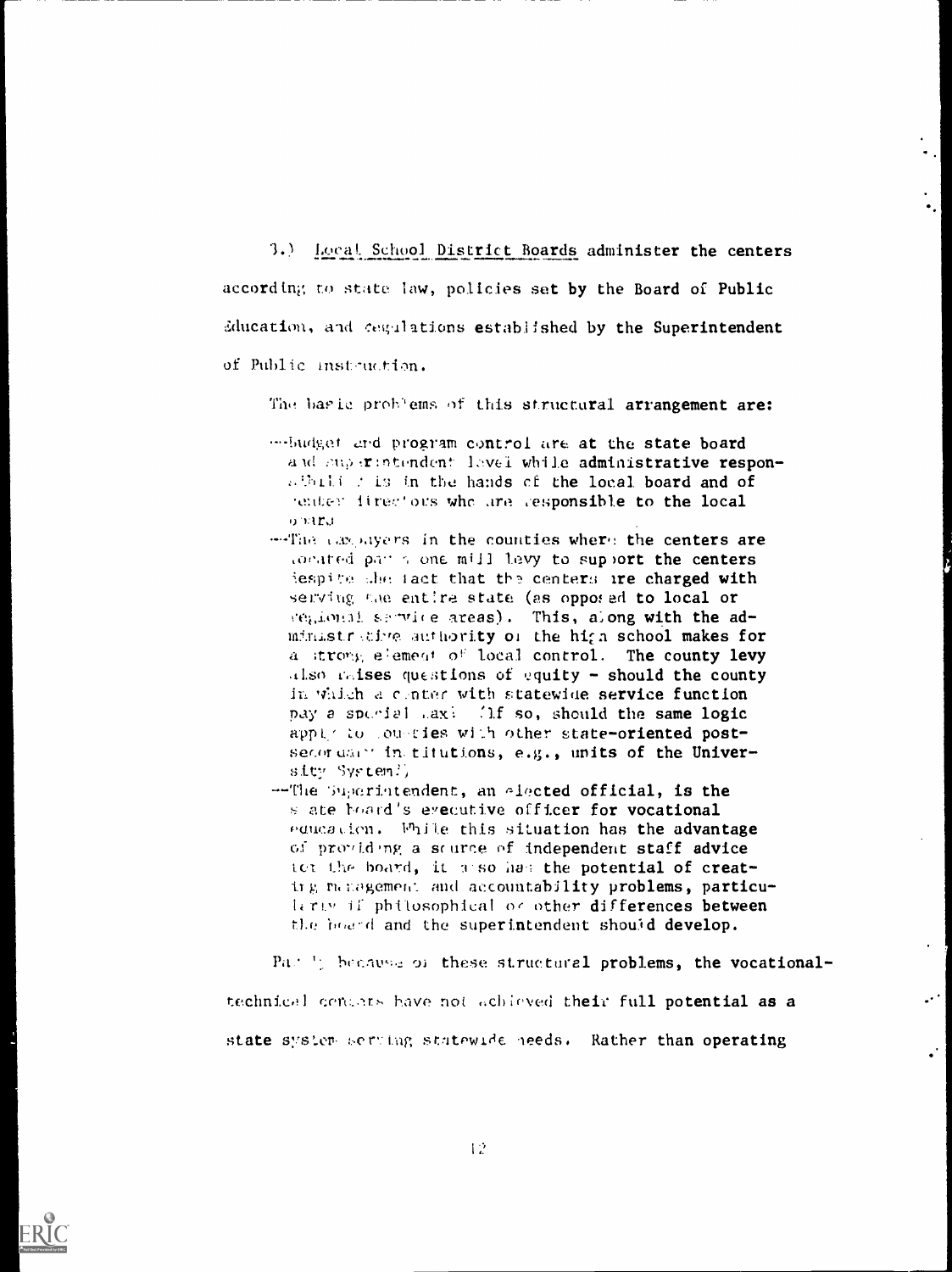as a system, the centers function as a loose federation of schools coordinated by the Board of Public Education and the Superintendent whose role tends to be more that of refere than of policy initiator and developer. Three examples will

illustrate this point.

- --While legal responsibility for planning rests with the Board of Public Education, the planning which has taken place so far, consists mostly of adjudicating disputes over locally initiated requests for programs, funds, and facilities. In effect, planning by the board is short term and reactive. There is little evidence of efforts to identify long-range statewide needs.
- --The Board and the Superintendent play a similar refereeing role in the budgetary process. There is no attempt to develop policy guidelines (other than those specified by law) or priorities in advance of budget request submission by the centers. The budgetary process, therefore, is locally initiated. At the superintendent and board level, there is an attempt to reach some kind of consensus among the centers and the superintendent's staff regarding the allocation of funds, particularly of new funds. The result of this process is predictably that decisions tend to be based upon compromises between institutional interests and aspirations rather than upon any careful evaluation of state needs and priorities.
- --While there are uniform policies which have been promulgated by the Board or the Superintendent over the years, they have never been compiled systematically in a policy manual. Such a manual is basic to sound administration. Its absence creates confusion and, an often unnecessary perception of arbitrary treatment of center personnel. Also, without a manual it is difficult for the Board to systematically reevaluate old policies and directives.

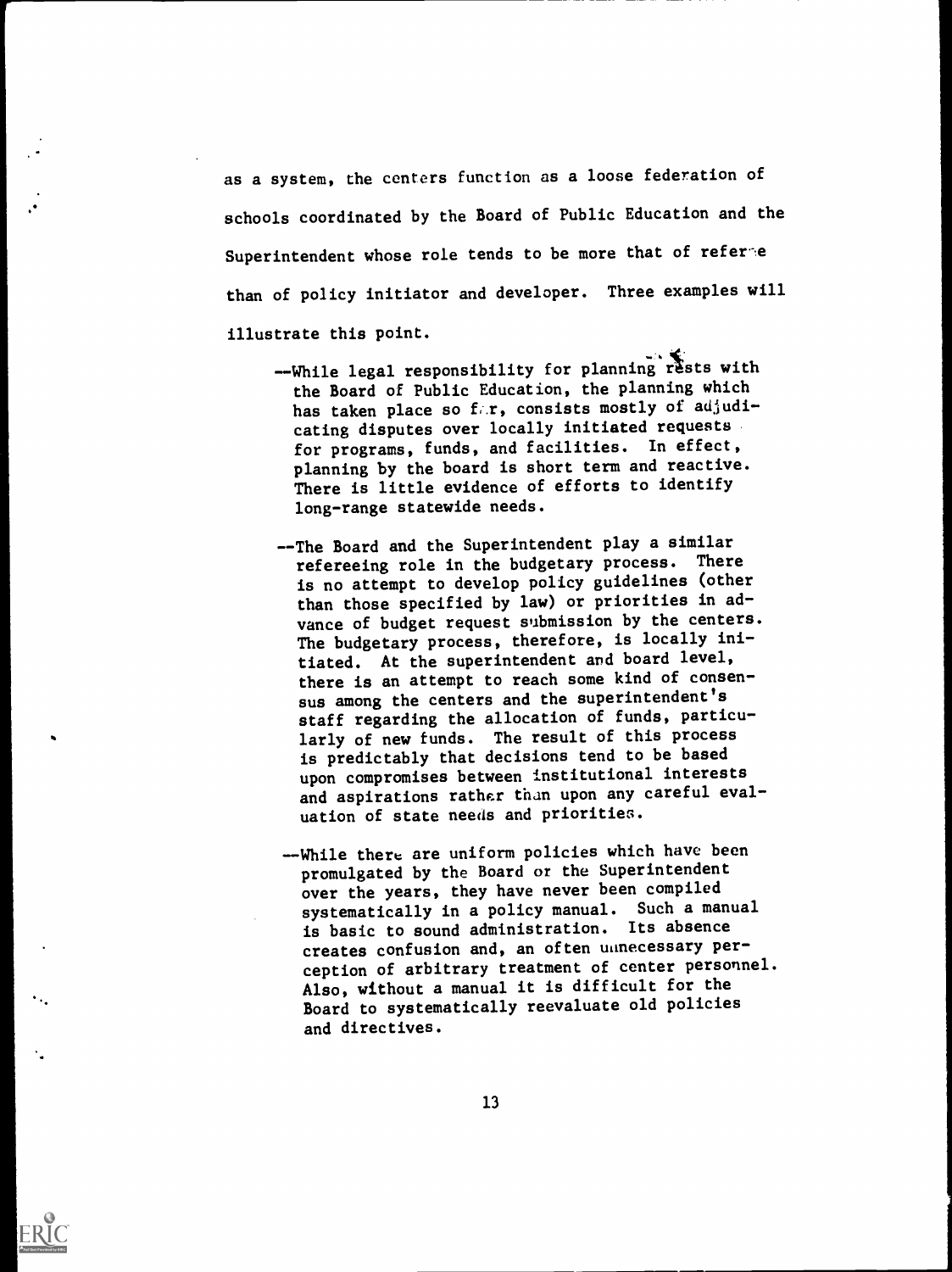The current governance of the vo-tech centers resembles governance of the University System in the 1960's. Planning and budgeting are reactive to local, and often, parochial pressures. This approach is barely adequate to a growing system in which the major Issues revolve around who will get what. If there should come a need for substantial programmatic cutbacks because of decreases in enrollments or funding, there is  $\mu$ o evident capacity for making such decisions on a selective and qualitative basis. The system will contract or stabilize the same way it grew - by institutional consensus and political compromise.

In summary, the major point of this discussion is that policy initiative is primarily at the local level and in the hands of local administrators responsible to a local board which is responsible to local taxpayers. The vocationaltechnical centers have not fully realized their potential as a state system serving statewide needs. This is not a matter of incompetence or individuals not doing their jobs. It is primarily the result of pressures and counter pressures created by a fragmented system of governance.

The policy issues for the Commission include: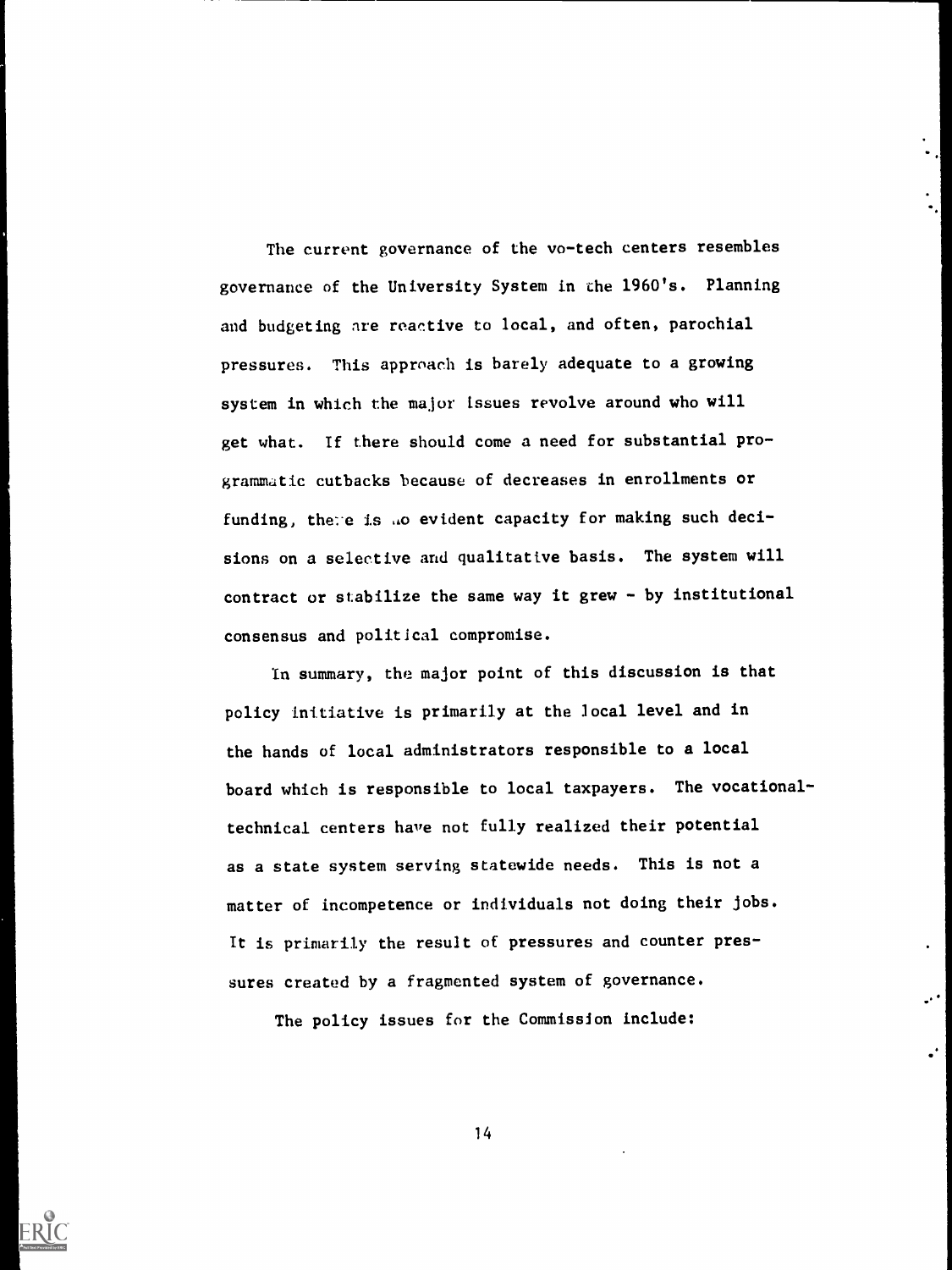- --How much centralization/decentralization of governance is desirable?
- --Are solutions to the management-accountability problems available within the present system? If so, how can they be developed and implemented? If not, what changes in the system should be proposed?
- --To what extent are the problems of governance related to the system of financing?



 $\bullet$  .

ä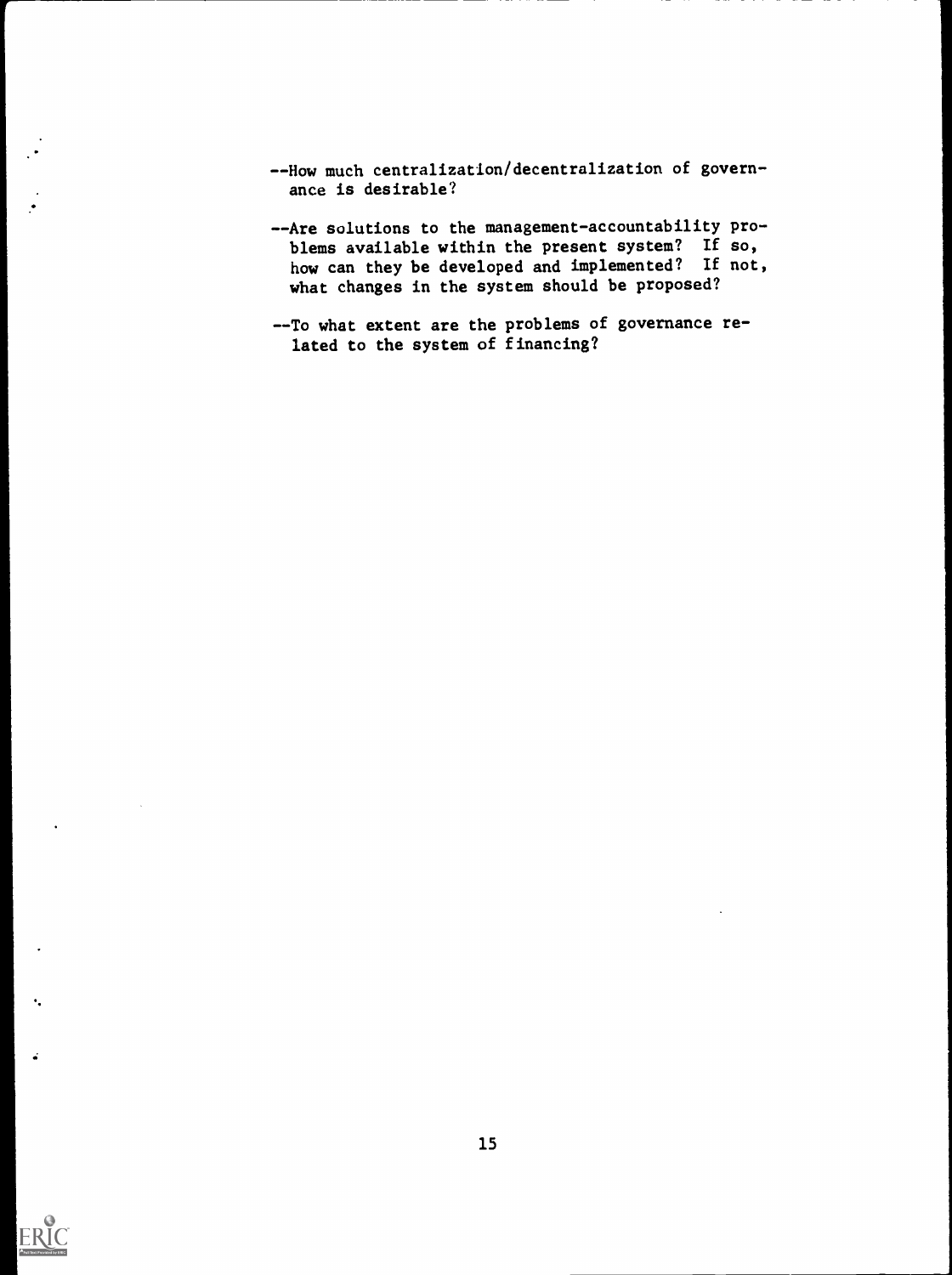#### CHAPTER III

## COMPREHENSIVE STATEWIDE PLANNING AND COORDINATION

Throughout the post World War II era, most state planing and coordination of education beyond high school dealt with public four-year colleges, universities and community colleges. In recent years the focus of state planning and coordination has broadened to encompass all of post-secondary education including private and vocational institutions and programs. A 1971 task force of the Education Commission of the States recommended

> That each state recognize the overriding importance of comprehensive statewide planning for post-secondary education by making a continuous and identifiable financial commitment to it...If no such state agency exists. one should be created.

The merits of this recommendation were recognized by Congress in the Education Amendments of 1972.

> Any state which desires to receive assistance under Section 1203\* or Title X\*\* shall establish a state commission or designate an existing state agency or state commission...Which is broadly and equitably

\*Section 1203 deals with "Comprehensive Statewide Planning" \*\*Title X deals with "Community Colleges and Occupational Education"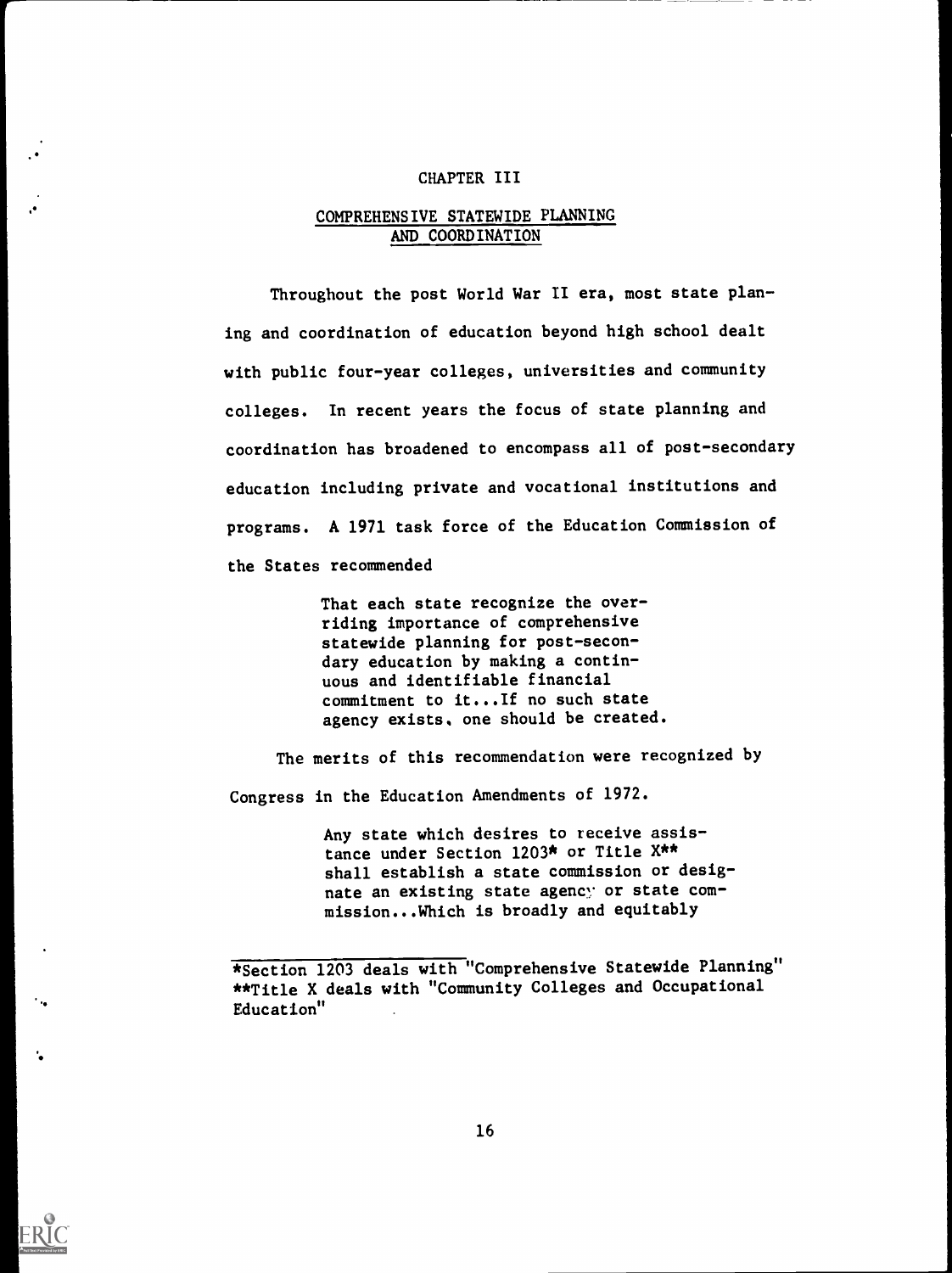representative of the general public and public and private nonprofit and proprietary institutions of post-secondary education in the state including community colleges...junior colleges, post-secondary vocational schools, area vocational schools, technical institutes, four-year institutions of higher education and branches thereof. (Section 1202a)

The Comminsioner\* is authorized to make grants to any state commission established pursuant to Section 1202a to enable it to expand the scope of studies and planning required in Title X through comprehensive inventories of, and studies with respect to, all public and private post-secondary educational resources in the state, including planning necessary for such resources to be better coordinated, improved, expanded or altered so that all persons within the state who desire, and who can benefit from, postsecondary education, may have an opportunity to do so. (Section 1203a)

Thus, while federal law does not mandate state planning and coordinating commissions, it does make some types of aid to post-secondary education contingent upon the existence of these commissions.

The Montana Constitution also recognized the importance of planning and invested this responsibility in the State Board of Education. The Board is charged with "long-range planning, and for coordinating and evaluating policies and programs for the state's educational systems."

÷.

\*Refers to the U. S. Commissioner of Education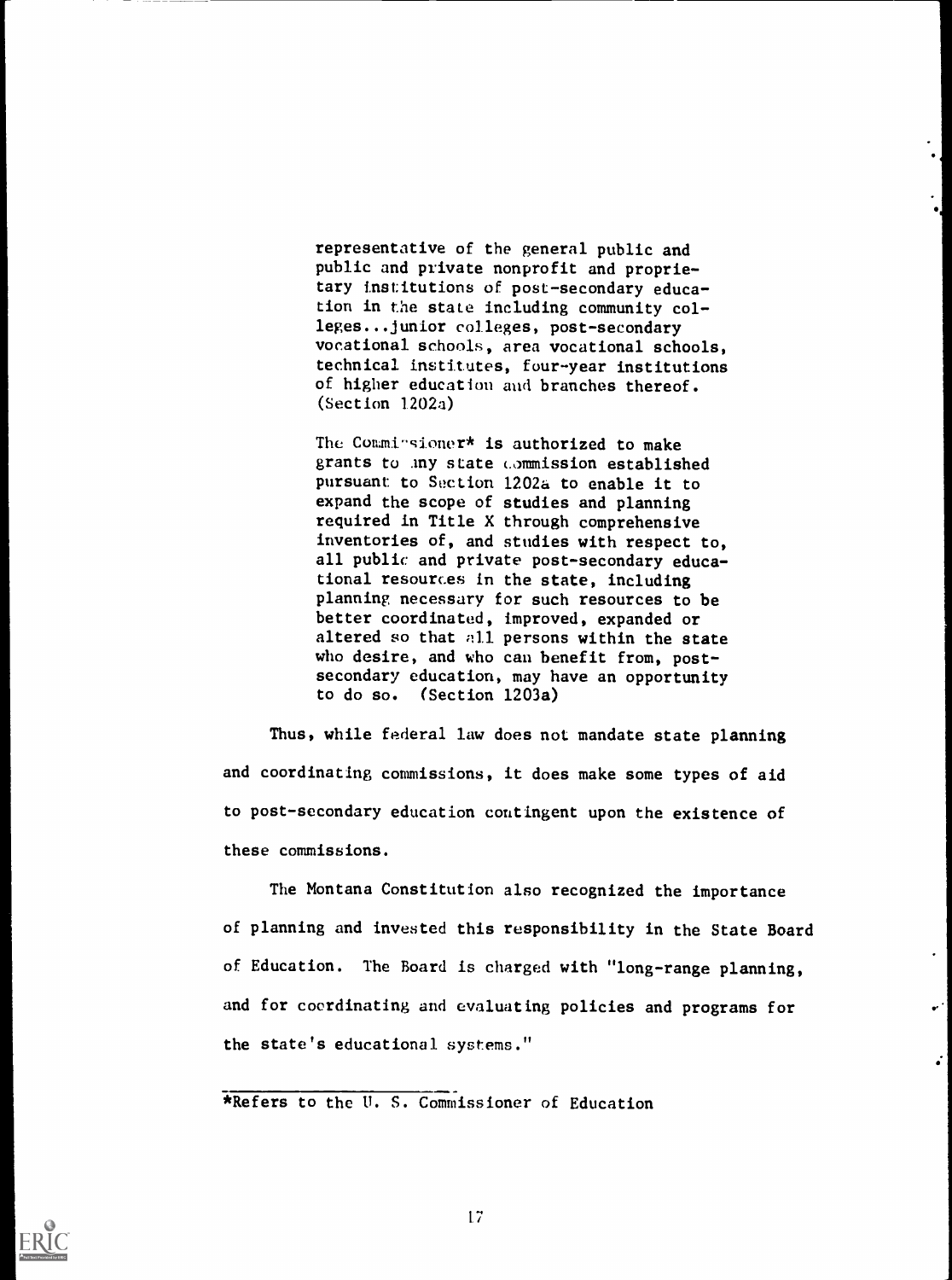The Task Force of the Education Commission of the States, on Coordination, Governance and Structure of Post-Secondary Education, chaired by former governor Robert Scott of North Carolina concluded in a 1973 report that

There must be a single comprehensive and coordinated effort for planning for post-secondary education and a single state responsible for carrying it out. To fragment responsibility, as some states are doing, is to risk failure at the outset. This is not to say that some elements of the post-secondary community or others should be excluded. But one agency should have the final responsibility for initiating and synthesizing the efforts and insuring that the process is continuous.

The reasons for the relatively new emphasis on comprehensive post-secondary educational planning include the growing recognition of the role of private institutions and of the public and private non-collegiate sector, scarcity of resources for all types of post-secondary education, the increasing student demand for vocational and technical education, and some disenchantment with the rather rigid barriers between traditional higher education and other components of postsecondary education.

Until recently the federal incentive for the establishment of state planning commissions did not materialize because the administration refused to fund Section 1202 or Title X of the Education Amendments of 1972. However, in March of this year, the United States Commissioner of Education announced

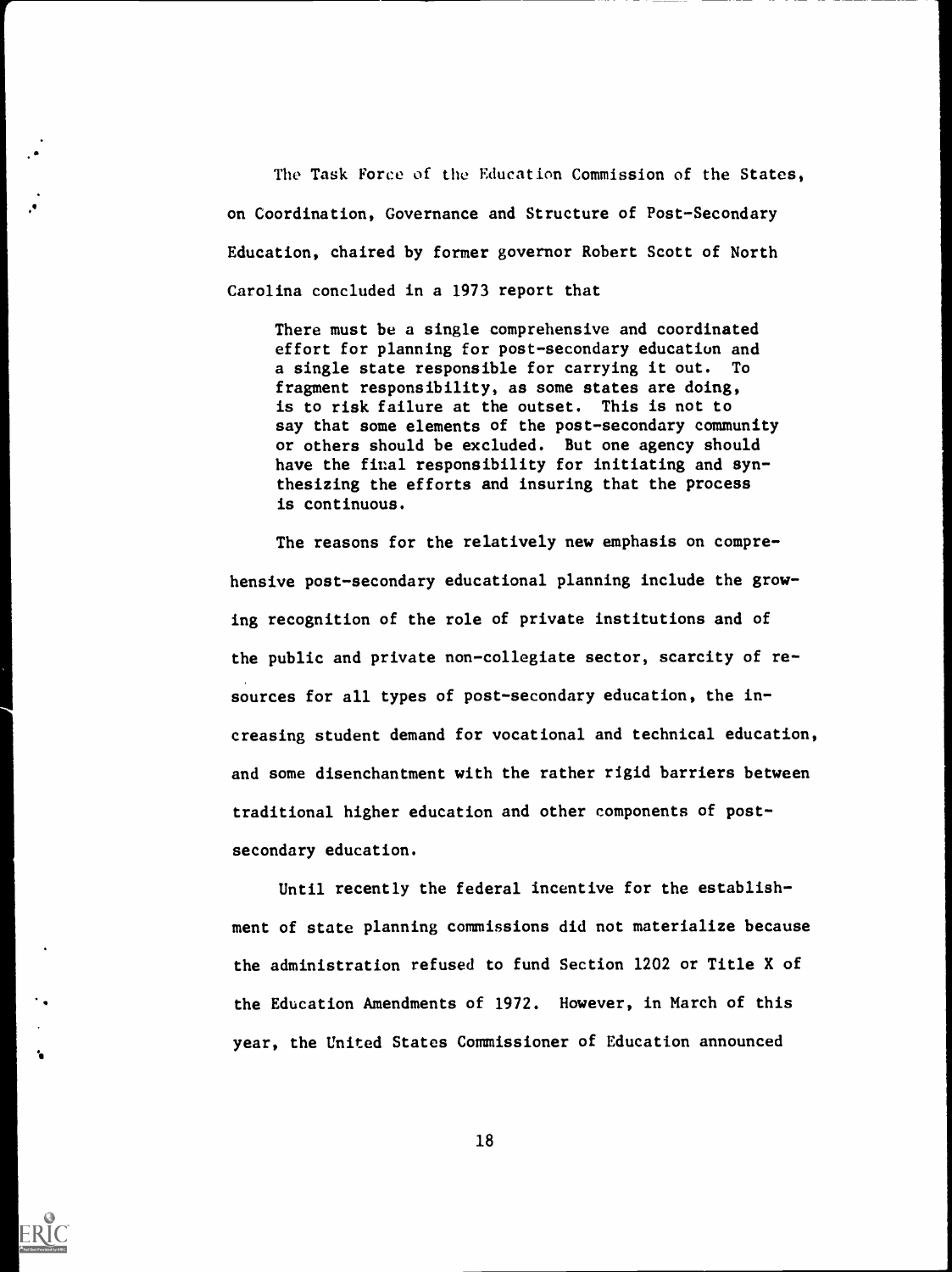that approximately one million dollars (probably eighteen to twenty thousand dollars for each state) would be made available for statewide planning to state commissions which meet the criteria of Section 1202 and which are certified as meeting this criteria by the governor. In the absence of an existing state commission or board which fully meets these criteria, Governor Thomas Judge has designated the commission established by HB 764 (1973) to administer federal higher education programs as the temporary Montana post-secondary planning commission. This commission consists of the members of the Board of Regents and one trustee from each private college in Montana. The Commissioner of Higher Education was designated the administrative officer for the state post-secondary planning commission.

There are three policy issues related to comprehensive statewide planning and coordination which confront the Commission on Post-Secondary Education.

> -Should Montana have a permanent commission for comprehensive post-secondary planning?

-If the state is to have such a commission, should it be an existing board or commission or should a new entity be established? If an existing board or commission is to be designated, which body should be selected?

-If a commission is established or designated, what office should have administrative responsibility?

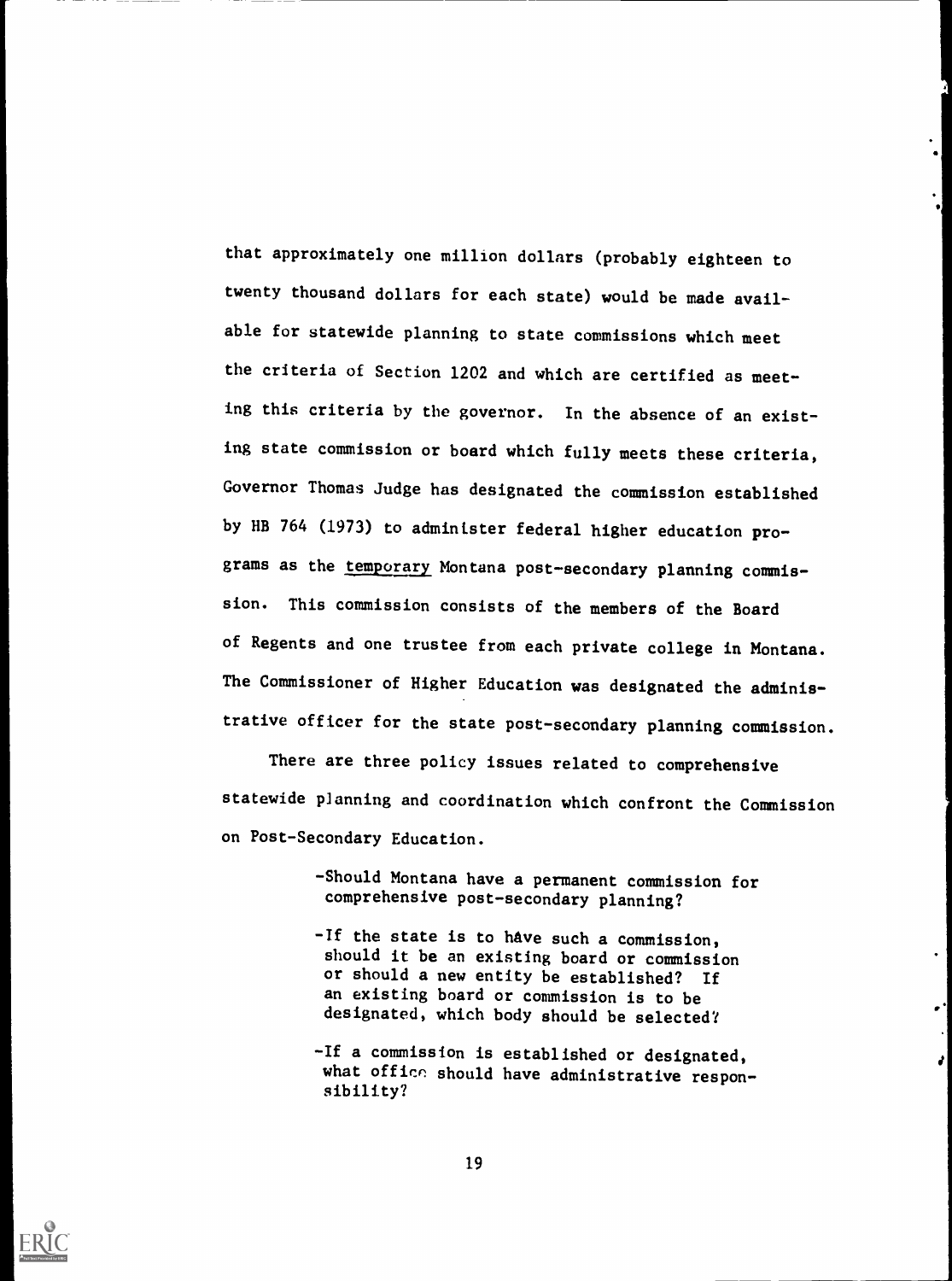These issues are complicated by two factors. First, the governance structure of Montana post-secondary education fragments responsibility for the components of post-secondary education. Second besides statewide coordinating and planning, federal law assigns responsibility for special functions to state post-secondary education commissions.

In Montana, at prese.  $\cdot$ , governance of vocational-technical centers is a function of the Board of Public Education and its executive officer, the Superintendent of Public Instruction. Governance of the University System, including some authority over community colleges, resides in the Board of Regents and its executive officer, the Commissioner of Higher Education. The State Board of Education, which consists of the members of the Board of Public Education and the Board of Regents, has the constitutional responsibility for long-range planning and for coordinating and evaluating policies and programs for the state's educational systems.

It would seem that the State Board of Education might logically and constitutionally be the appropriate agency for comprehensive state planning. However, there are at least two difficulties with this approach. First, the State Board does not meet the membership criteria required by federal law in that neither private colleges nor proprietary schools are represented; and a constitutional amendment should be required if it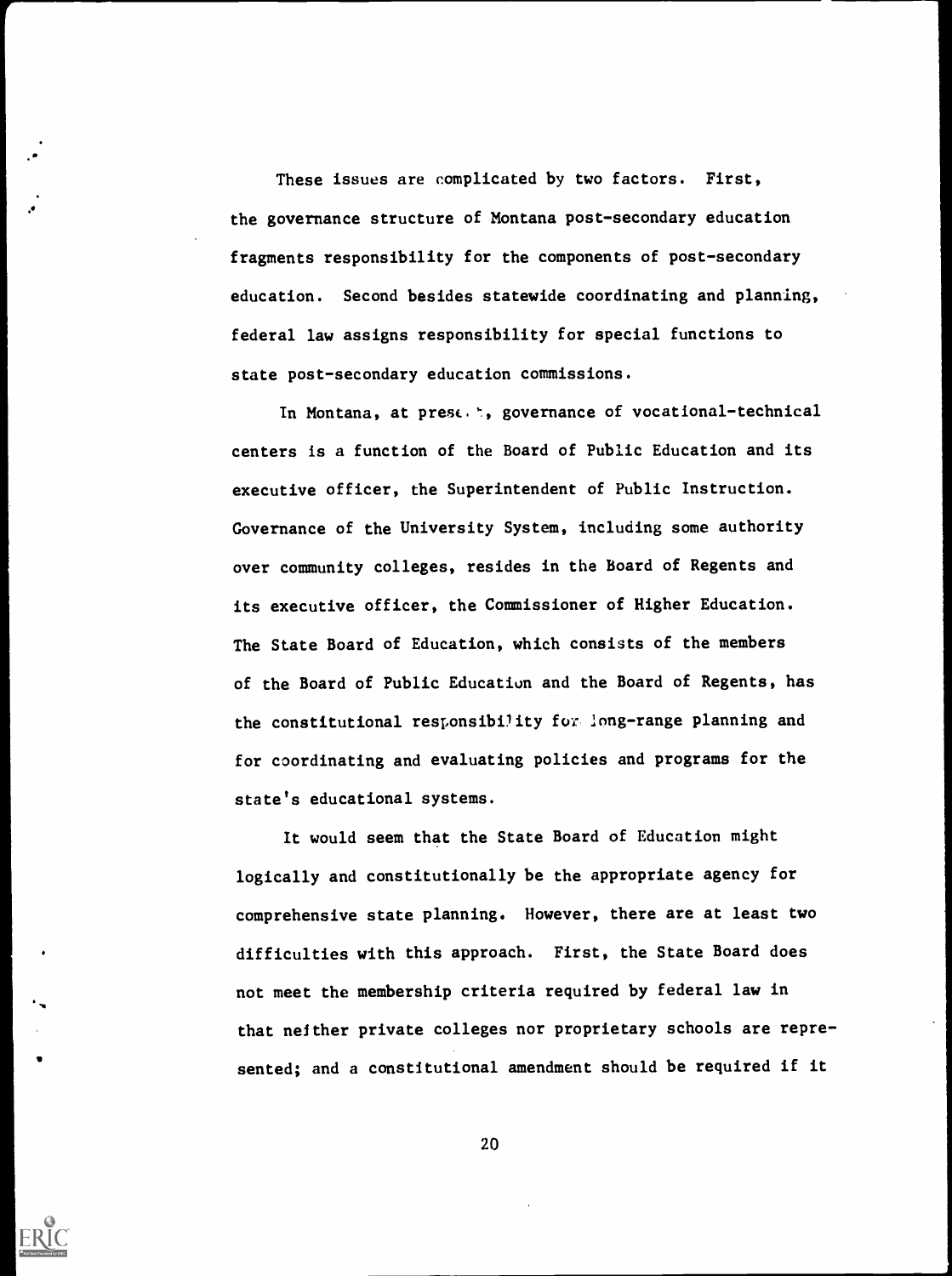was deemed desirable to change the membership. Thus, the State Board, as it is now composed, would not qualify for federal funds for comprehensive statewide planning. A second problem is the actual operation of the State Board. Because it consists exclusively of members of the two governing boards and has no staff of its own, the State Board has tended to ratify without critical questioning or debate the actions of the other two boards. At this point there is little evidence that the State Board is equipped to do more or that a board which operates in this manner could conduct statewide comprehensive planning, unless such planning consists of perfunctory approval and aggregating of the plans of the Boards of Regents and Public Education.

Neither the Board of Regents nor the Board of Public Education represents the diverse constituencies required by federal law. Each deals with only a part of the state's post-secondary education system. The Regents govern most of the institutions with most of the students but comprehensive planning would of necessity have to include the vocational-technical centers, the private colleges and the proprietary schools.

Another possibility would be to permanently designate the newly created Commission on Higher Education Programs as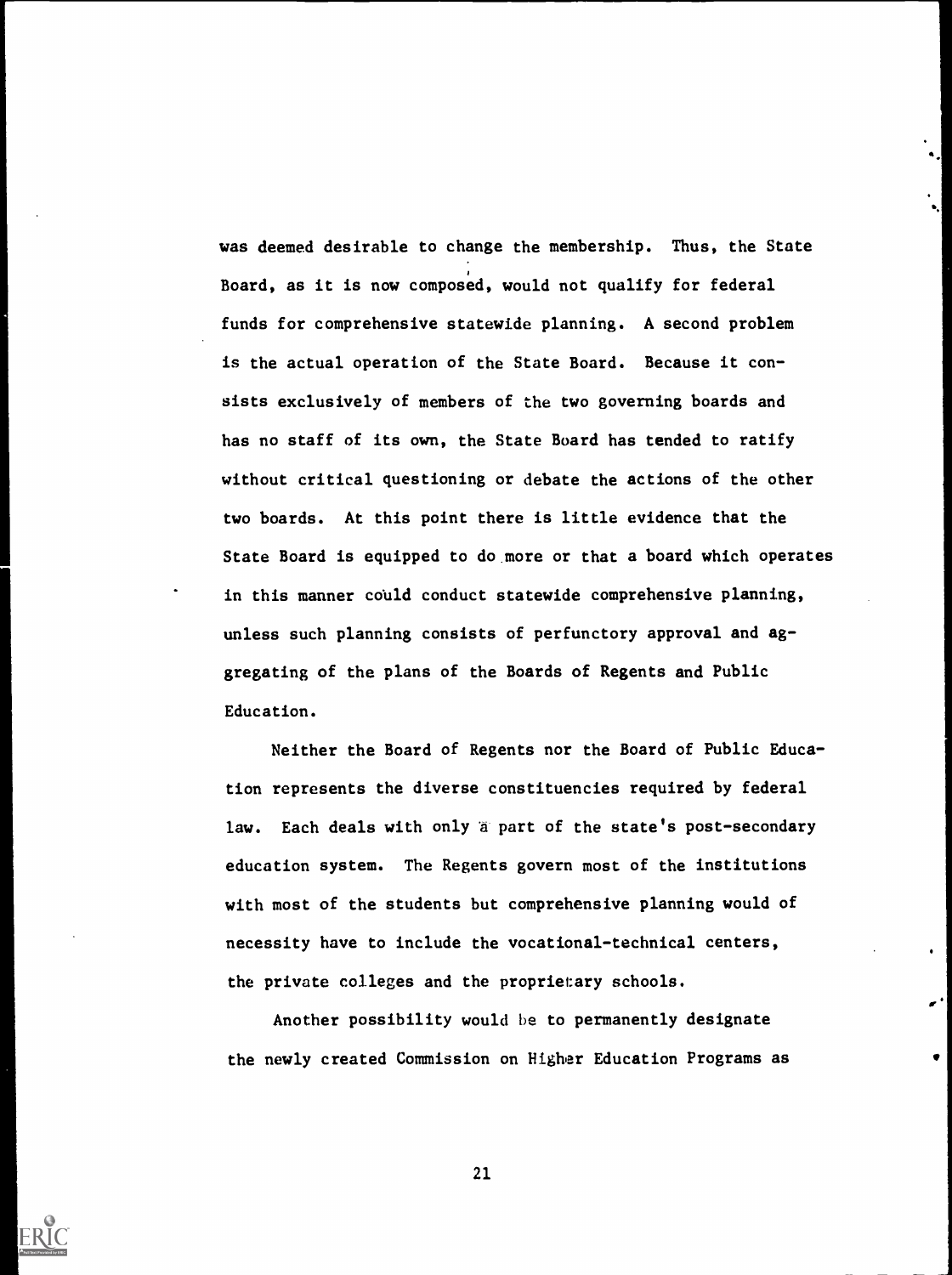the comprehensive planning commission. The composition of this group could be broadened by statute to include the necessary constituencies. However, this commission would then be performing a function which is constitutionally assigned to the State Board of Education. There would also be a question of how the Commission could be augmented to assure compliance with the requirement that the general public and the different forms of post-secondary education be "broadly and equitab'.y" represented.

Any statewide comprehensive planning commission established or designated in accordance with federal law, will have special responsibilities under Title X of the Federal Education Amendments of 1972. Since this title has not been funded and will probably not be funded by the current federal administration, there is no immediate pressure to make provisions at the state level. However, it should be kept in mind that if Title X is funded, the state commission will be eligible for planning grants for state occupational educational programs. Naturally, persons and organizations involved in vocational education in Montana, as in other states, are concerned that the commission chosen to receive any such grants be highly committed and knowledgable with respect to vocational education.

The problem of selecting a commission for comprehensive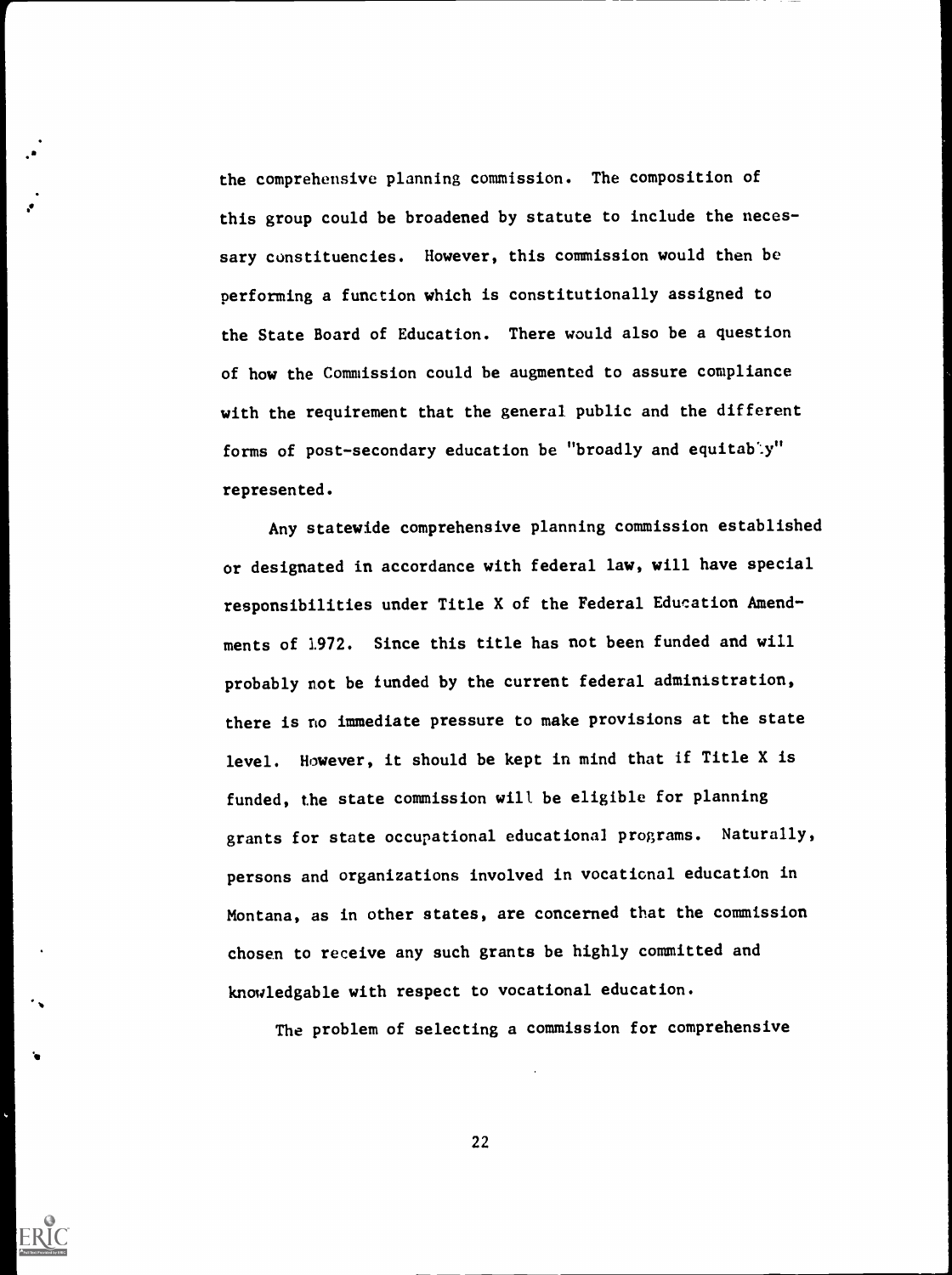planning is compounded by the necessity of designating an administrative officer for any such commission. Tne decision regarding the administrative officer is contingent upon decisions about the commission itself and its role in the state system. In many ways the Commissioner of Higher Education might be the appropriate officer. Most of post-secondary education falls under his jurisdiction. However, these decisions should be made prior to the designation of a permanent executive officer.

a.

- -What commission or board will the officer be responsible to?
- -Will planning be most effective if it is located in an agency with other administrative responsibilities? Or should planning responsibility be divorced from administration and governance?
- -What office or officer can best deal with the diverse needs, constituent groups and programs in the planning process for Montana post-secondary educatidn?

Finally, whichever board or commission is designated, those responsible for comprehensive statewide planning should take steps to prevent planning from being deemphasized because of the day-to-day pressures of administrative and custodial responsibilities. The statement of the 1973 Education Commission of the States Task Force is worth quoting at length here.

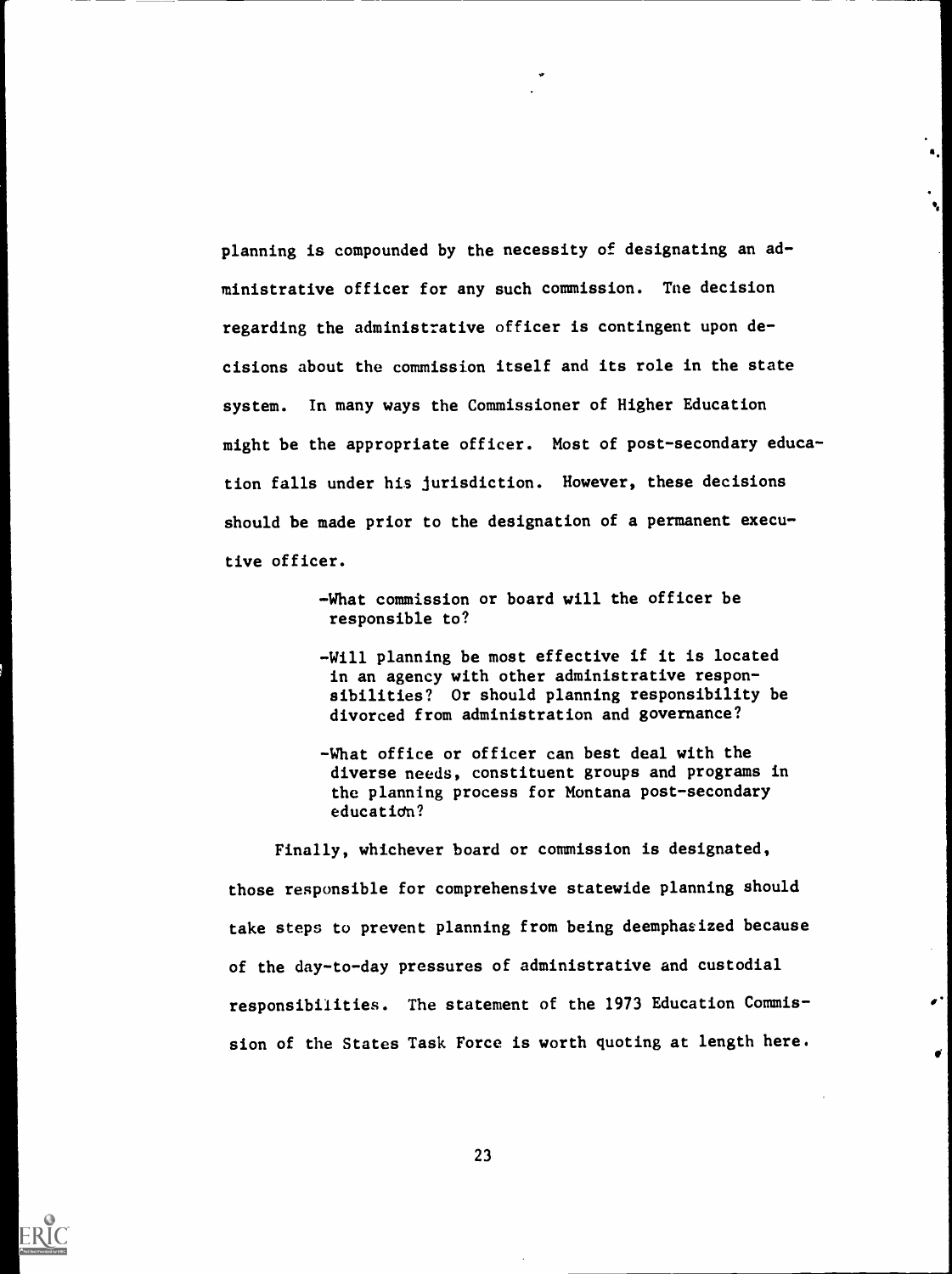...The agency, regardless of its other duties, should consider comprehensive planning to be its primary function and should keep its planning functions distinct from its other operational functions...One problem governing boards have faced in the past, is the tendency to become so involved in their governing responsibilities that they lose sight of or delay their planning functions. In such cases, it would be wise to consider having a separate, though related, staff carry out the planning functions rather than relying on staff primarily responsible for specifically defined administrative functions.

\* \* \* \* \* \* \* \* \* \* \* \* \* \* \* \* \* \*

It has occasionally been suggested that it might be desirable to eliminate some of the diffused responsibility for goverance by placing all types of public post-secondary education under one jurisdiction, e.g., the Board of Regents. It is doubtful that such an arrangement is feasible or workable for these reasons:

-Federal law requires that there must be a single state board for all vocational education (secondary and post-secondary). If governance responsibility was delegated to another board, budgets and programs involving federal funds would still. require approval of the Board of Public Education. Thus another level of staff analysis and board approval would be added. On the other hand, if a different board was designated the state board for vocational education, that board would acquire responsibility for secondary programs. This might reduce diffusion of responsibility at the post-secondary level while fragmenting it at the primary-secondary level, making it impossible for the Board of Public Education to carry out its responsibility to "exercise general supervision over the public school system."